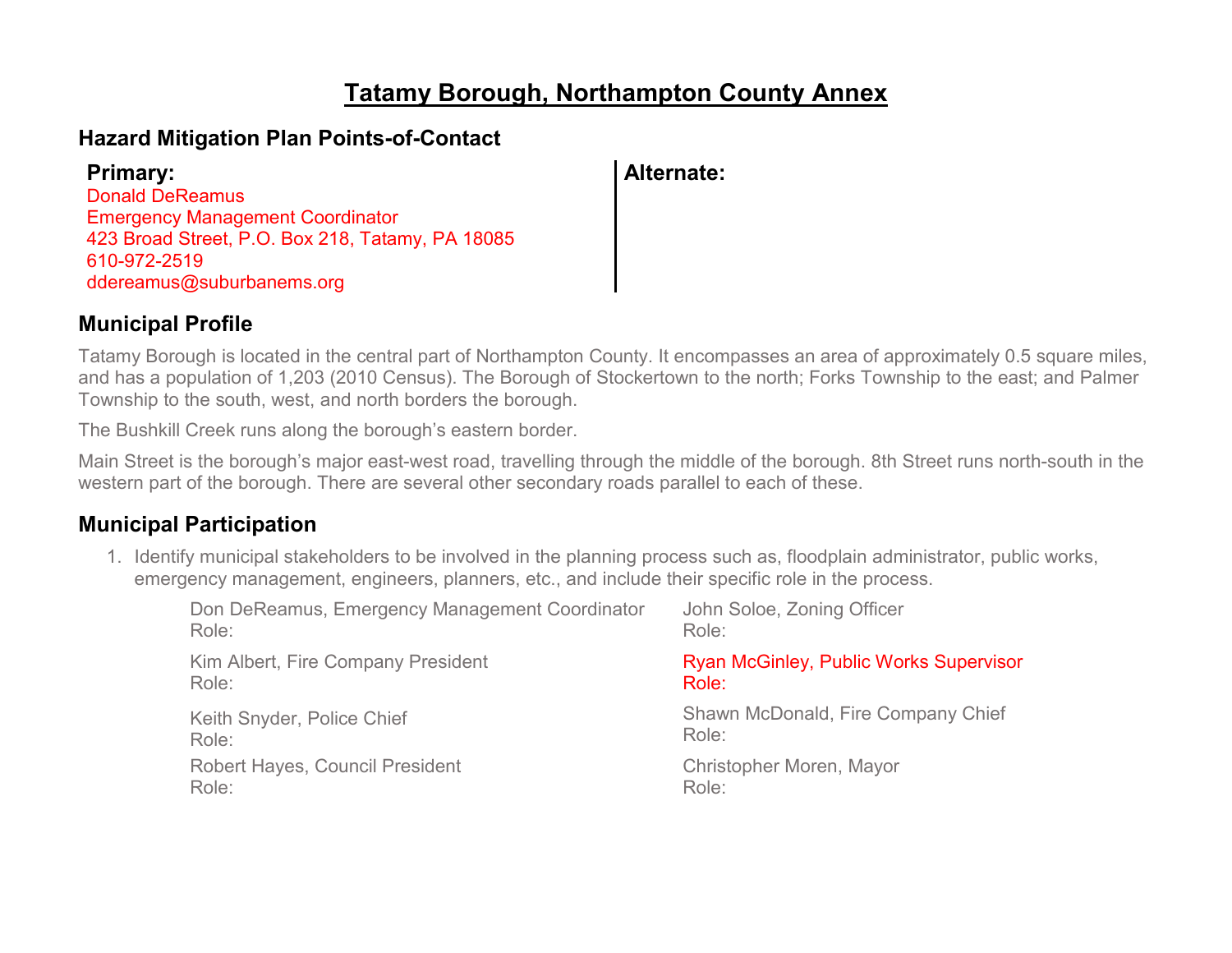## **Municipal Participation –** *continued*

2. Identify community stakeholders such as; neighborhood groups, religious groups, major employers / businesses, etc., that will be informed and / or involved in the planning process and describe how they will be involved.

Will be informed of the Plan: Mondelez Charles Chrin Co. Northampton Farm Bureau Signature Homes Llantrisant Health & Wellness Center Hope Lutheran Church

Equipto Tatamy Food Mart & Service Center Grist Mill House St. Peter's UCC

3. Describe how the public **will be engaged** in the current planning process examples, newsletters, social media, etc., **and how they were engaged** since the 2013 Hazard Mitigation Plan.

Newsletter, flyers, website, Facebook, Twitter, Nixel. These were used in 2013 as well.

### **Compliance with the National Flood Insurance Program (NFIP)**

| <b>Topic</b>                                                                                                                                      | Identify source of information, if<br>different from the one listed.  | <b>Additional Comments</b> |
|---------------------------------------------------------------------------------------------------------------------------------------------------|-----------------------------------------------------------------------|----------------------------|
| <b>1. Staff Resources</b>                                                                                                                         |                                                                       |                            |
| Is the Community Floodplain Administrator (FPA) or NFIP Coordinator certified?                                                                    | <b>Community FPA</b>                                                  | Yes                        |
| Is floodplain management an auxiliary function?                                                                                                   | <b>Community FPA</b>                                                  | Yes                        |
| Provide an explanation of NFIP administration services (e.g., permit review, GGIS,<br>education or outreach, inspections, engineering capability) | <b>Community FPA</b>                                                  | Permit review, Inspections |
| What are the barriers to running an effective NFIP program in the community, if any?                                                              | <b>Community FPA</b>                                                  |                            |
| 2. Compliance History                                                                                                                             |                                                                       |                            |
| Is the community in good standing with the NFIP?                                                                                                  | State NFIP Coordinator, FEMA NFIP<br>Specialist, or community records | Yes                        |
| Are there any outstanding compliance issues (i.e., current violations)?                                                                           |                                                                       | <b>No</b>                  |
| When was the most recent Community Assistance Visits (CAV) or Community<br>Assistance Contact (CAC)?                                              |                                                                       |                            |
| Is a CAV or CAC scheduled or needed?                                                                                                              |                                                                       |                            |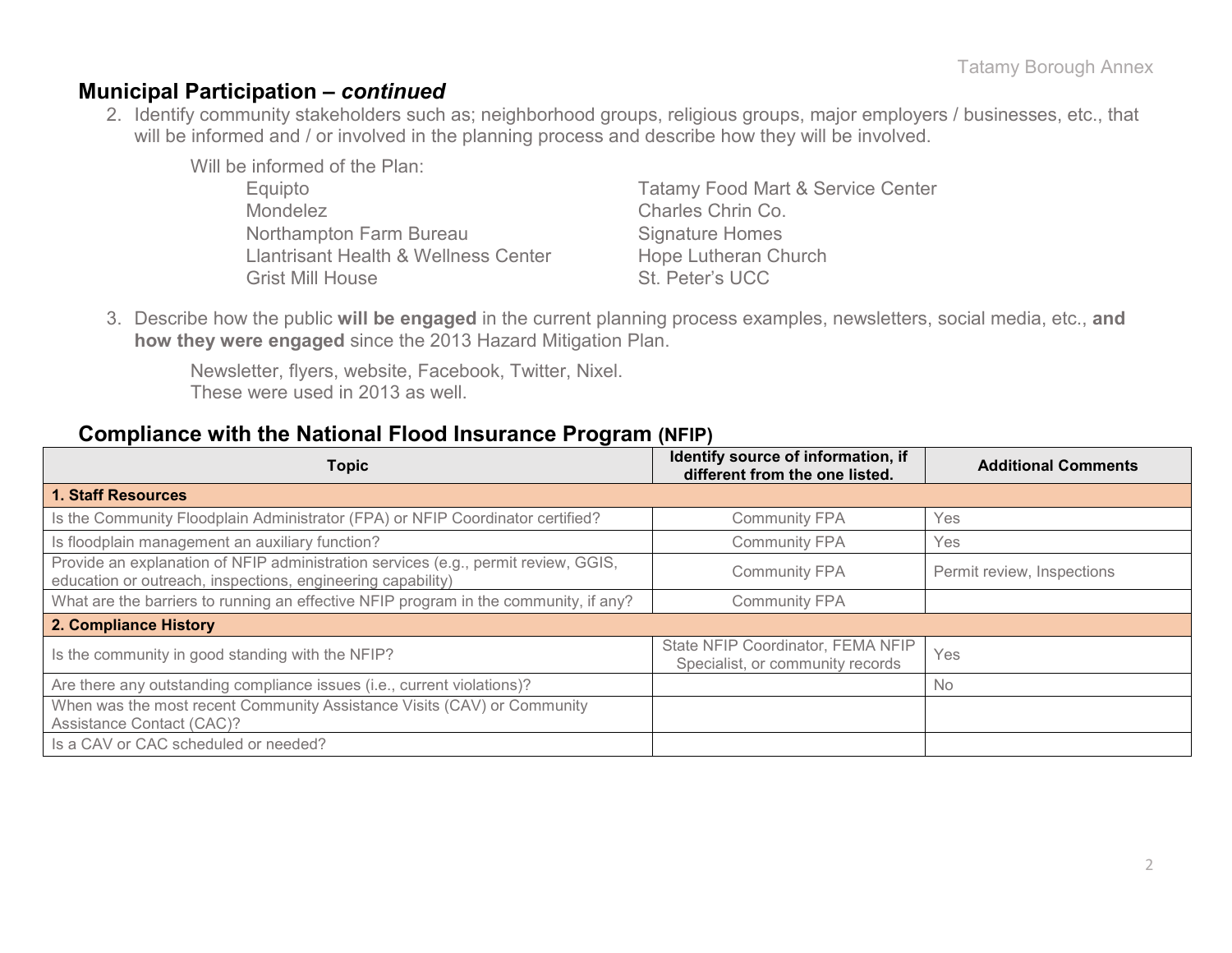## **Compliance with the National Flood Insurance Program (NFIP) –** *continued*

| Topic                                                                                                                                            | Identify source of information, if<br>different from the one listed.     | <b>Additional Comments</b>                                      |
|--------------------------------------------------------------------------------------------------------------------------------------------------|--------------------------------------------------------------------------|-----------------------------------------------------------------|
| 3. Regulation                                                                                                                                    |                                                                          |                                                                 |
| When did the community enter the NFIP?                                                                                                           | <b>NFIP Community Status Book</b>                                        | April 12th, 1974                                                |
| Are the Flood Insurance Rate Maps (FIRMs) digital or paper?<br>How are residents assisted with mapping?                                          | <b>Community FPA</b>                                                     | Both, they can be assisted by our<br>Zoning Officer John Soloe. |
| Do floodplain regulations meet or exceed FEMA or State minimum requirements?<br>If so, in what ways?                                             | <b>Community FPA</b>                                                     | Meet requirements                                               |
| Describe the permitting process                                                                                                                  | Community FPA, State, FEMA NFIP                                          | Per ordinance 262-2014                                          |
| <b>4. Insurance Summary</b>                                                                                                                      |                                                                          |                                                                 |
| How many NFIP policies are in the community?<br>What is the total premium and coverage?                                                          | State NFIP Coordinator or<br><b>FEMA NFIP Specialist</b>                 |                                                                 |
| How many claims have been paid in the community? What is the total amount of<br>paid claims? How many substantial damage claims have there been? | FEMA NFIP or<br><b>Insurance Specialist</b>                              |                                                                 |
| How many structures are exposed to flood risk within the community?                                                                              | <b>Community FPA or GIS Analyst</b>                                      | 10                                                              |
| Describe any areas of flood risk with limited NFIP policy coverage                                                                               | Community FPA or<br><b>FEMA Insurance Specialist</b>                     |                                                                 |
| 5. Community Rating System (CRS)                                                                                                                 |                                                                          |                                                                 |
| Does the community participate in CRS?                                                                                                           | Community FPA, State, or FEMA NFIP                                       | No                                                              |
| If so, what is the community's CRS Class Ranking?                                                                                                | Flood Insurance Manual<br>(http://www.fema.gov/floodinsurancemanual.gov) | N/A                                                             |
| What categories and activities provide CRS points and how can the Class be<br>improved?                                                          |                                                                          | N/A                                                             |
| Does the plan include CRS planning requirements?                                                                                                 | Community FPA, FEMA CRS<br>Coordinator, or ISO representative            | N/A                                                             |

## **Community Assets**

Community assets are defined to include anything that is important to the character as well as the function of a community, and can be described in four categories, they are; people, economy, natural environment and built environment. Please identify the community assets and location under each category.

- **1. People**
	- Concentrations of vulnerable populations such as the elderly, physically or mentally disabled, non-English speaking, and the medically or chemically dependent.

Listed in our Emergency Management Operations Plan and residential list used by police department and fire company.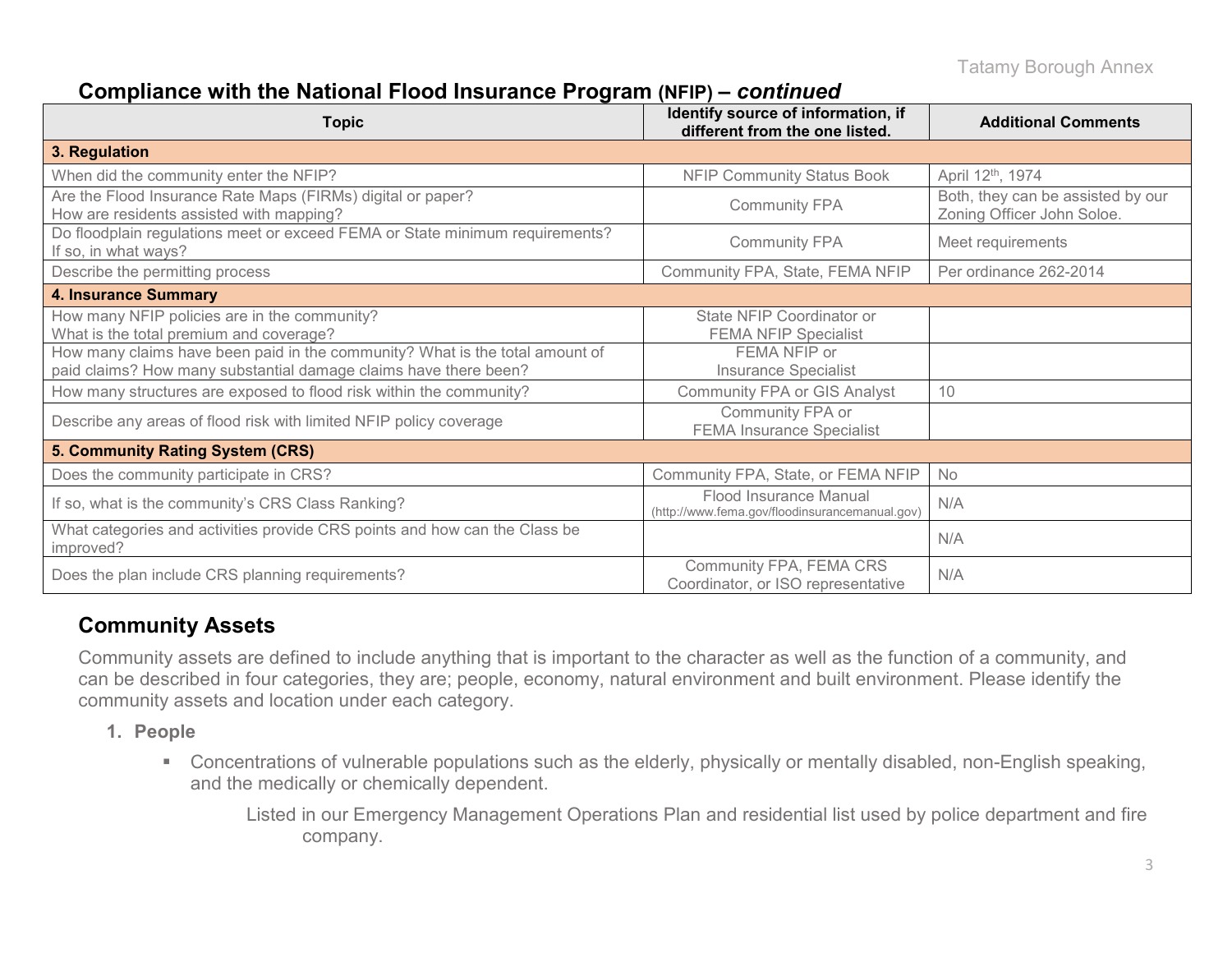### **Community Assets –** *continued*

 Types of visiting populations where large numbers of people are concentrated such as visitors for special events and students.

Car Show Veg Stock **Fireworks** Borough events, sporting events, at Braden Park.

### **2. Economy**

Major employers, primary economic sectors such as agriculture and commercial centers where losses would have a severe impact on the community.

Equipto **Gerhart** Tony's Pizza

Mondelez Martin Guitar

### **3. Natural Environment**

Those areas / features that can provide protective functions that reduce the magnitude of hazard events such as, wetlands or riparian areas, and other environmental features important to protect.

Along Bushkill Creek, east and west sides

#### 4. **Built Environment**

 Existing structures such as, concentrations of buildings that may be more vulnerable to hazards based on location, age, construction type and / or condition of use.

| Equipto                        | 1 location on Broad Street                     |
|--------------------------------|------------------------------------------------|
| 2 locations on Main Street     | Half of homes were built before or around 1900 |
| 8 locations on Bushkill Street |                                                |

**Infrastructure systems such as water and wastewater facilities, power utilities, transportation systems,** communication systems, energy pipelines and storage.

| <b>Bushkill Creek</b> | SR 1001 & 2017                   |
|-----------------------|----------------------------------|
| UGI                   | Route 33                         |
| <b>PPL</b>            | <b>Met-Ed Transmission Lines</b> |
| Met-Ed                |                                  |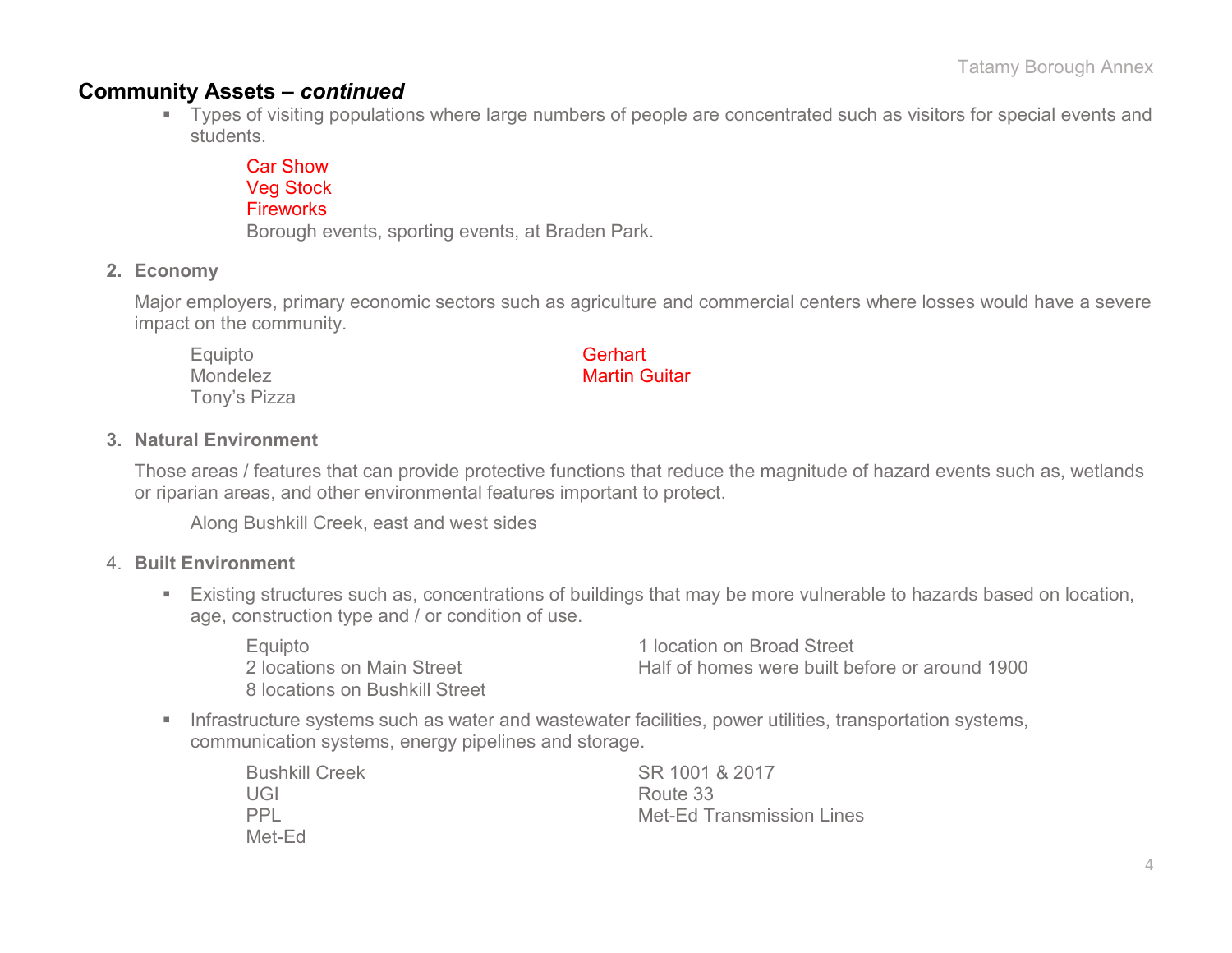## **Community Assets –** *continued*

High potential loss facilities such as, dams, locations that house hazardous materials, military and / or civilian defense installations.

1 location on Main Street

1 location on Bushkill Street

 Critical facilities such as, hospitals, medical facilities, police and fires stations, emergency operations centers, shelters, schools and airports / heliports.

1 location on Broad Street 1 location on Bushkill Street

1 location on S. 8<sup>th</sup> Street

Cultural / historical resources such as, museums, parks, stadiums, etc.

| 1 location on Broad Street | <b>High Street Park</b> |
|----------------------------|-------------------------|
| <b>Braden Park</b>         | Mark Metz Park          |
| <b>Broad Street Park</b>   | <b>Tatamy Bike Path</b> |

## **Capability Assessment**

|                                   |                                                              | <b>Status</b>         |                                             |                                          |                                     | <b>Effect on</b> | Change                                                                       |                                                        | How can                                                                                                       |                                                                            |                                      |
|-----------------------------------|--------------------------------------------------------------|-----------------------|---------------------------------------------|------------------------------------------|-------------------------------------|------------------|------------------------------------------------------------------------------|--------------------------------------------------------|---------------------------------------------------------------------------------------------------------------|----------------------------------------------------------------------------|--------------------------------------|
| Capability                        | <b>Regulatory</b><br>✓<br><b>Tools</b><br>✓<br>Programs<br>✔ | ဗီ<br><b>Pla</b><br>으 | <b>Date</b><br><b>Adopted</b><br>or Updated | ent<br>velopme<br>Under<br>Φ<br>$\Omega$ | <b>Agency</b><br><b>Responsible</b> | Department /     | <b>Hazard Loss</b><br><b>Reduction:</b><br>-Supports<br>-Neutral<br>-Hinders | <b>since 2013</b><br>Plan?<br>+ Positive<br>- Negative | <b>Has the 2013</b><br>Plan been<br>integrated into<br>the Regulatory<br><b>Tool/Program</b><br>? If so, how? | these<br>capabilities<br>be expanded<br>and<br>improved to<br>reduce risk? | <b>Additional</b><br><b>Comments</b> |
| Regulatory                        | Comprehensive Plan                                           | X                     | 11/6/2006                                   | X                                        |                                     |                  |                                                                              |                                                        |                                                                                                               | Currently<br>working on<br>updates                                         |                                      |
|                                   | Capital Improvement Plan                                     |                       |                                             |                                          |                                     |                  |                                                                              |                                                        |                                                                                                               |                                                                            |                                      |
| $\infty$                          | Economic Development Plan                                    |                       |                                             |                                          |                                     |                  |                                                                              |                                                        |                                                                                                               |                                                                            |                                      |
|                                   | Continuity of Operations Plan                                |                       |                                             |                                          |                                     |                  |                                                                              |                                                        |                                                                                                               |                                                                            |                                      |
| <b>Planning</b><br>$\overline{ }$ | Stormwater Management Plan /<br>Ordinance                    | $\times$              | 6/7/1993,<br>amended<br>5/7/2007            |                                          |                                     |                  |                                                                              |                                                        |                                                                                                               |                                                                            |                                      |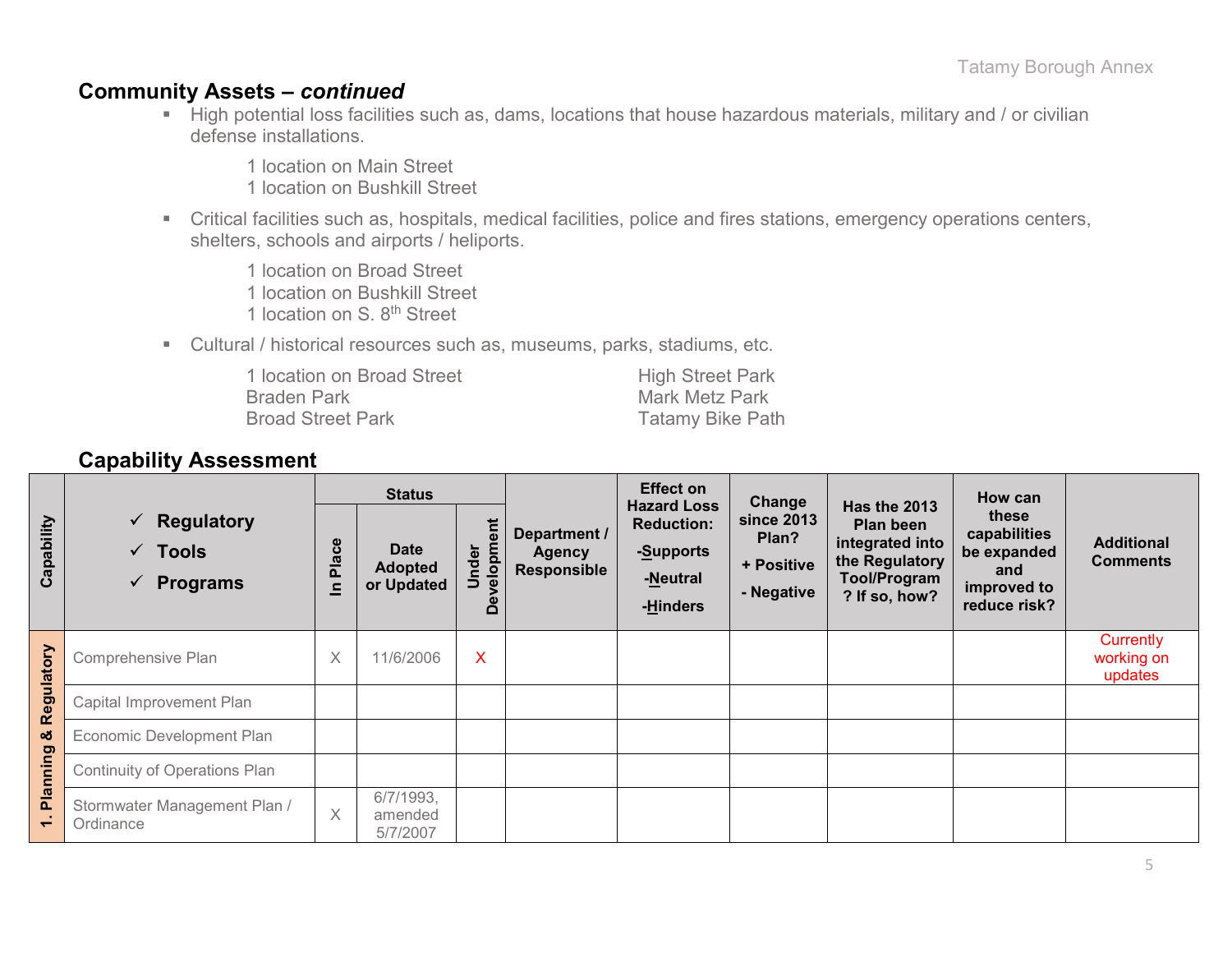|                      |                                                                                  |                         | <b>Status</b>                                         |                      |                                              | <b>Effect on</b>                                                             |                                                               | Has the 2013                                                                                            | How can                                                                    |                                         |
|----------------------|----------------------------------------------------------------------------------|-------------------------|-------------------------------------------------------|----------------------|----------------------------------------------|------------------------------------------------------------------------------|---------------------------------------------------------------|---------------------------------------------------------------------------------------------------------|----------------------------------------------------------------------------|-----------------------------------------|
| Capability           | <b>Regulatory</b><br>$\checkmark$<br>$\checkmark$ Tools<br>$\checkmark$ Programs | Place<br>$\overline{=}$ | <b>Date</b><br><b>Adopted</b><br>or<br><b>Updated</b> | Under<br>Development | Department /<br><b>Agency</b><br>Responsible | <b>Hazard Loss</b><br><b>Reduction:</b><br>-Supports<br>-Neutral<br>-Hinders | <b>Change since</b><br>2013 Plan?<br>+ Positive<br>- Negative | <b>Plan been</b><br>integrated<br>into the<br><b>Regulatory</b><br><b>Tool/Program</b><br>? If so, how? | these<br>capabilities<br>be expanded<br>and improved<br>to reduce<br>risk? | <b>Additional</b><br><b>Comments</b>    |
|                      | Open Space Management Plan<br>(or Parks/Rec., Greenways Plan)                    | $\times$                | 8/3/2015                                              |                      |                                              |                                                                              |                                                               |                                                                                                         |                                                                            |                                         |
|                      | <b>Natural Resource Protection Plan</b>                                          |                         |                                                       |                      |                                              |                                                                              |                                                               |                                                                                                         |                                                                            |                                         |
|                      | <b>Transportation Plan</b>                                                       |                         |                                                       |                      |                                              |                                                                              |                                                               |                                                                                                         |                                                                            |                                         |
|                      | <b>Historic Preservation Plan</b>                                                |                         |                                                       |                      |                                              |                                                                              |                                                               |                                                                                                         |                                                                            |                                         |
|                      | Floodplain Management Plan                                                       |                         |                                                       |                      |                                              |                                                                              |                                                               |                                                                                                         |                                                                            |                                         |
|                      | <b>Farmland Preservation</b>                                                     |                         |                                                       |                      |                                              |                                                                              |                                                               |                                                                                                         |                                                                            |                                         |
|                      | <b>Evacuation Plan</b>                                                           | $\times$                |                                                       |                      |                                              |                                                                              |                                                               |                                                                                                         |                                                                            |                                         |
|                      | Disaster Recovery Plan                                                           |                         |                                                       |                      |                                              |                                                                              |                                                               |                                                                                                         |                                                                            |                                         |
| & Regulatory         | <b>Hazard Mitigation Plan</b>                                                    | $\times$                | 11/2018                                               |                      |                                              |                                                                              |                                                               | N/A                                                                                                     |                                                                            |                                         |
| <b>Planning</b>      | <b>Emergency Operations Plan</b>                                                 | X                       | 1/2020                                                |                      |                                              |                                                                              |                                                               |                                                                                                         |                                                                            | Will be<br>updated in<br>2022           |
| $\ddot{\phantom{0}}$ | <b>Zoning Regulations</b>                                                        | $\times$                | 1991                                                  |                      |                                              |                                                                              |                                                               |                                                                                                         |                                                                            | <b>Will start</b><br>updates in<br>2022 |
|                      | <b>Floodplain Regulations</b>                                                    | X                       |                                                       |                      |                                              |                                                                              |                                                               |                                                                                                         |                                                                            |                                         |
|                      | <b>NFIP Participation</b>                                                        | $\times$                |                                                       |                      |                                              |                                                                              |                                                               |                                                                                                         |                                                                            |                                         |
|                      | <b>Building Code</b>                                                             |                         |                                                       |                      |                                              |                                                                              |                                                               |                                                                                                         |                                                                            |                                         |
|                      | Fire Code                                                                        |                         |                                                       |                      |                                              |                                                                              |                                                               |                                                                                                         |                                                                            |                                         |
|                      | Other                                                                            |                         |                                                       |                      |                                              |                                                                              |                                                               |                                                                                                         |                                                                            |                                         |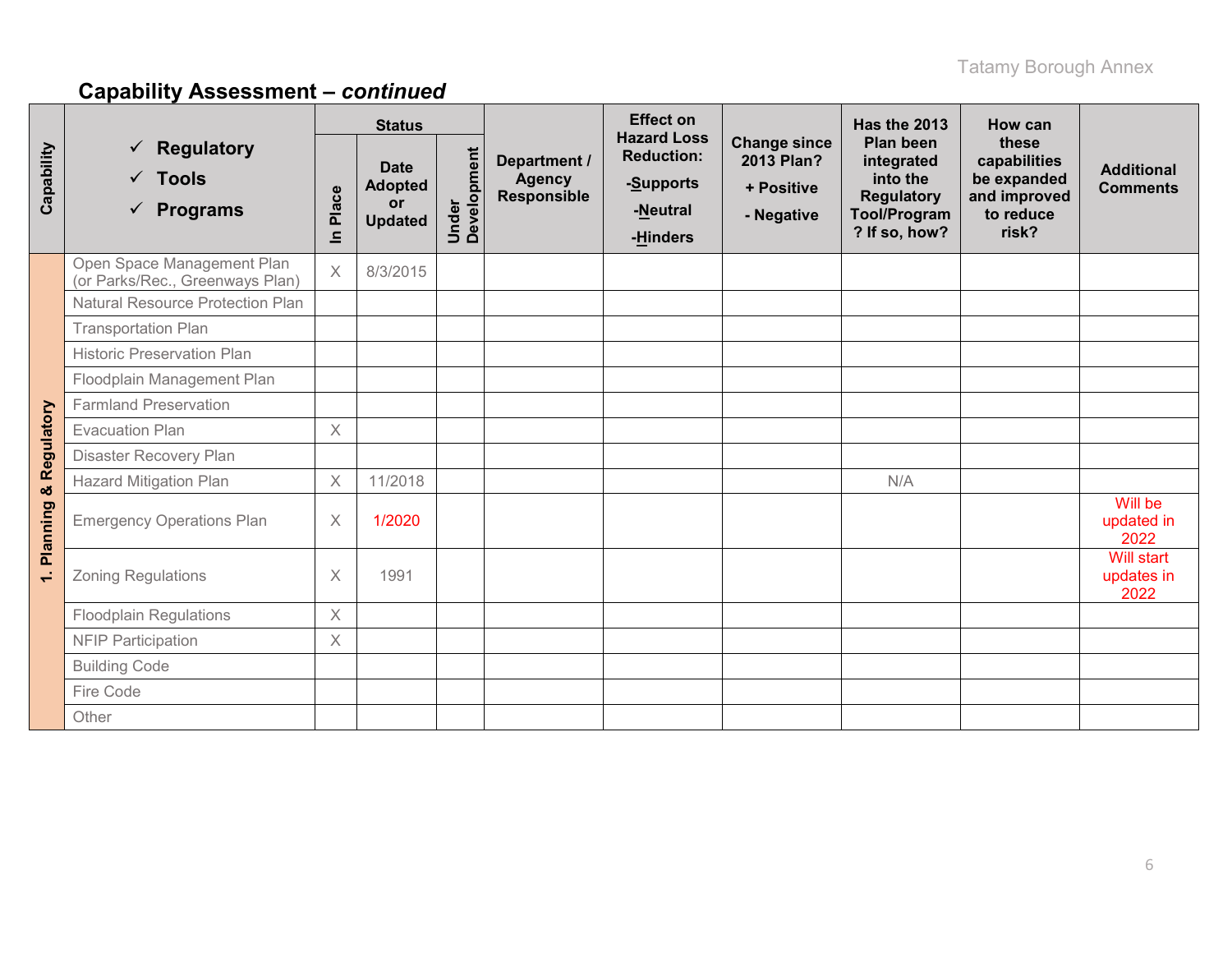| Capability         | <b>Staff</b><br>$\checkmark$<br><b>Personnel</b><br><b>Resources</b><br>✓                                                        | <b>Yes</b> | <b>No</b> | Department /<br><b>Agency</b>                          | Change<br><b>since 2013</b><br>Plan?<br>+ Positive<br>- Negative | How can these<br>capabilities be<br>expanded and<br>improved to<br>reduce risk? | <b>Additional</b><br><b>Comments</b> |
|--------------------|----------------------------------------------------------------------------------------------------------------------------------|------------|-----------|--------------------------------------------------------|------------------------------------------------------------------|---------------------------------------------------------------------------------|--------------------------------------|
|                    | Planners (with land use / land development knowledge)                                                                            | $\times$   |           | Planning<br>Commission,<br>Zoning Officer,<br>Engineer |                                                                  |                                                                                 |                                      |
|                    | Planners or engineers (with natural and / or human-caused hazards<br>knowledge)                                                  | $\times$   |           | Hanover<br>Engineer                                    |                                                                  |                                                                                 |                                      |
| Technology         | Engineers or professionals trained in building and / or infrastructure<br>construction practices (including building inspectors) | $\times$   |           | Hanover<br>Engineer                                    |                                                                  |                                                                                 |                                      |
| ఱ                  | <b>Emergency Manager</b>                                                                                                         | X          |           | Don DeReamus                                           |                                                                  |                                                                                 |                                      |
|                    | Floodplain administrator / manager                                                                                               | X          |           | John Soloe                                             |                                                                  |                                                                                 |                                      |
|                    | Land surveyors                                                                                                                   | $\times$   |           | Hanover<br>Engineer                                    |                                                                  |                                                                                 |                                      |
| Administrative     | Staff familiar with the hazards of the community                                                                                 | $\times$   |           | Emergency<br>Management<br><b>Operations Plan</b>      |                                                                  |                                                                                 |                                      |
| $\dot{\mathbf{N}}$ | Personnel skilled in Geographical Information Systems (GIS) and / or<br>FEMA's HAZUS program                                     |            |           | Hanover<br>Engineer                                    |                                                                  |                                                                                 |                                      |
|                    | Grant writers or fiscal staff to handle large / complex grants                                                                   |            |           |                                                        |                                                                  |                                                                                 |                                      |
|                    | Other                                                                                                                            |            |           |                                                        |                                                                  |                                                                                 |                                      |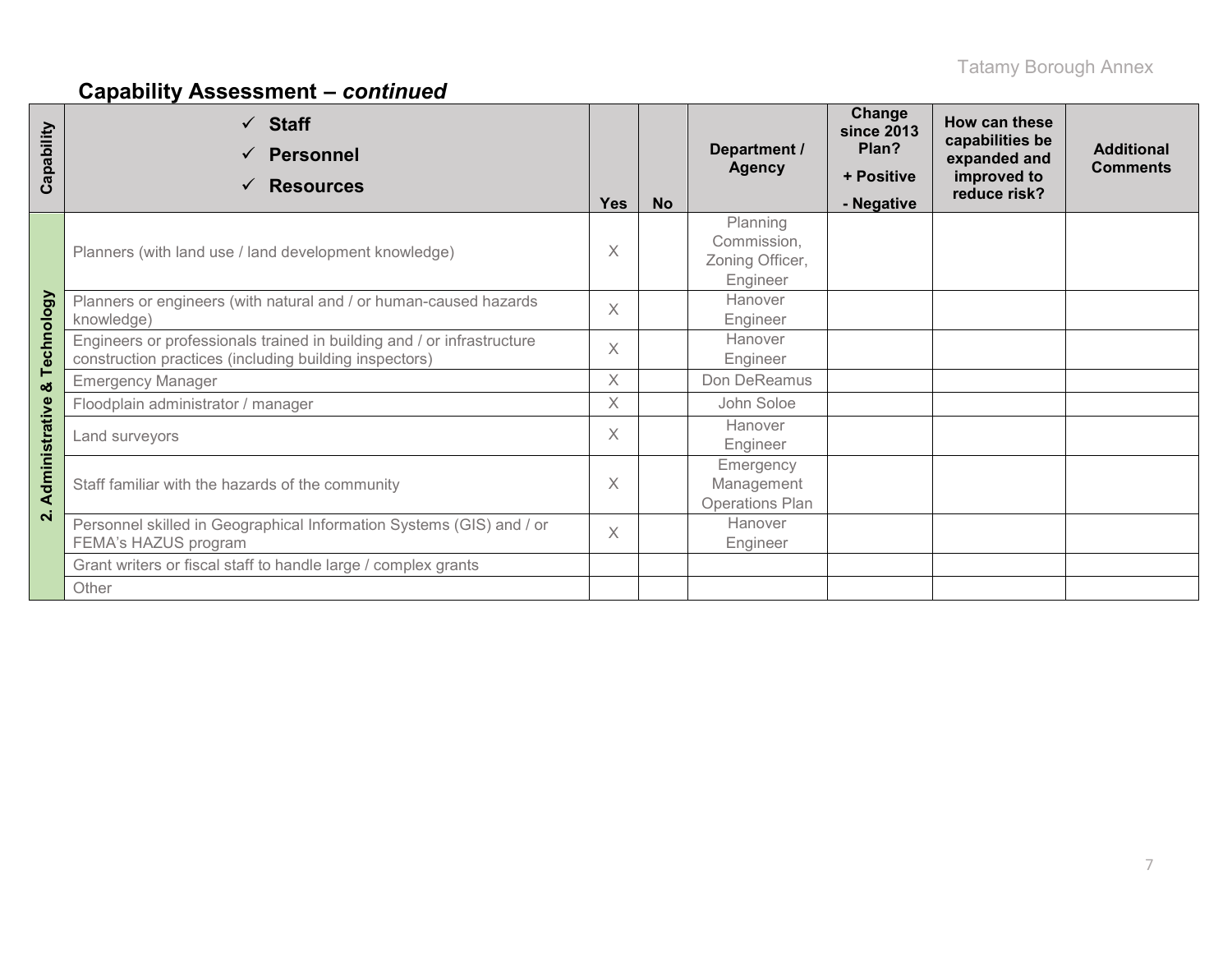| Capability |                                                         | <b>Yes</b> | <b>No</b> | Department /<br><b>Agency</b> | <b>Change since</b><br>2013 Plan?<br>+ Positive<br>- Negative | How can these<br>capabilities be<br>expanded and<br>improved to<br>reduce risk? | <b>Additional</b><br><b>Comments</b> |
|------------|---------------------------------------------------------|------------|-----------|-------------------------------|---------------------------------------------------------------|---------------------------------------------------------------------------------|--------------------------------------|
|            | Capital improvement programming                         |            |           |                               |                                                               |                                                                                 | Applying for RCAP                    |
| ဖိ         | <b>Community Development Block Grants (CDBG)</b>        | X.         |           |                               |                                                               |                                                                                 |                                      |
| ပ          | Special purposes taxes                                  |            |           |                               |                                                               |                                                                                 |                                      |
|            | Gas / Electricity utility fees                          |            |           |                               |                                                               |                                                                                 |                                      |
| ၉          | Water / Sewer fees                                      | X.         |           |                               |                                                               |                                                                                 |                                      |
| cial       | Stormwater utility fees                                 |            |           |                               |                                                               |                                                                                 |                                      |
| Ē          | Development impact fees                                 |            |           |                               |                                                               |                                                                                 |                                      |
| Fina       | General obligation, revenue, and / or special tax bonds | X.         |           |                               |                                                               |                                                                                 |                                      |
| က          | Partnering arrangements or intergovernmental agreements |            |           |                               |                                                               |                                                                                 |                                      |
|            | Other                                                   |            |           |                               |                                                               |                                                                                 |                                      |

| Capability    | Program<br>$\checkmark$<br>Organization                                                                                                                           | <b>Yes</b> | <b>No</b> | Department /<br><b>Agency</b>         | <b>Change since</b><br>2013 Plan?<br>+ Positive<br>- Negative | How can these<br>capabilities be<br>expanded and<br>improved to<br>reduce risk? | <b>Additional</b><br><b>Comments</b> |
|---------------|-------------------------------------------------------------------------------------------------------------------------------------------------------------------|------------|-----------|---------------------------------------|---------------------------------------------------------------|---------------------------------------------------------------------------------|--------------------------------------|
|               | <b>Firewise Communities Certification</b>                                                                                                                         |            |           |                                       |                                                               |                                                                                 |                                      |
|               | <b>StormReady Certification</b>                                                                                                                                   |            |           |                                       |                                                               |                                                                                 |                                      |
|               | Natural disaster or safety-related school programs                                                                                                                |            |           |                                       |                                                               |                                                                                 |                                      |
| Outreach<br>ಯ | Ongoing public education or information programs such as,<br>responsible water use, fire safety, household preparedness, and<br>environmental education.          | X          |           |                                       |                                                               |                                                                                 |                                      |
| Education     | Public-private partnership initiatives addressing disaster related<br>issues.                                                                                     |            |           |                                       |                                                               |                                                                                 |                                      |
| ₹             | Local citizen groups or non-profit organizations focused on<br>environmental protection, emergency preparedness, access and<br>functional needs populations, etc. | X          |           | <b>Bushkill Stream</b><br>Conservancy |                                                               |                                                                                 |                                      |
|               | Other                                                                                                                                                             |            |           |                                       |                                                               |                                                                                 |                                      |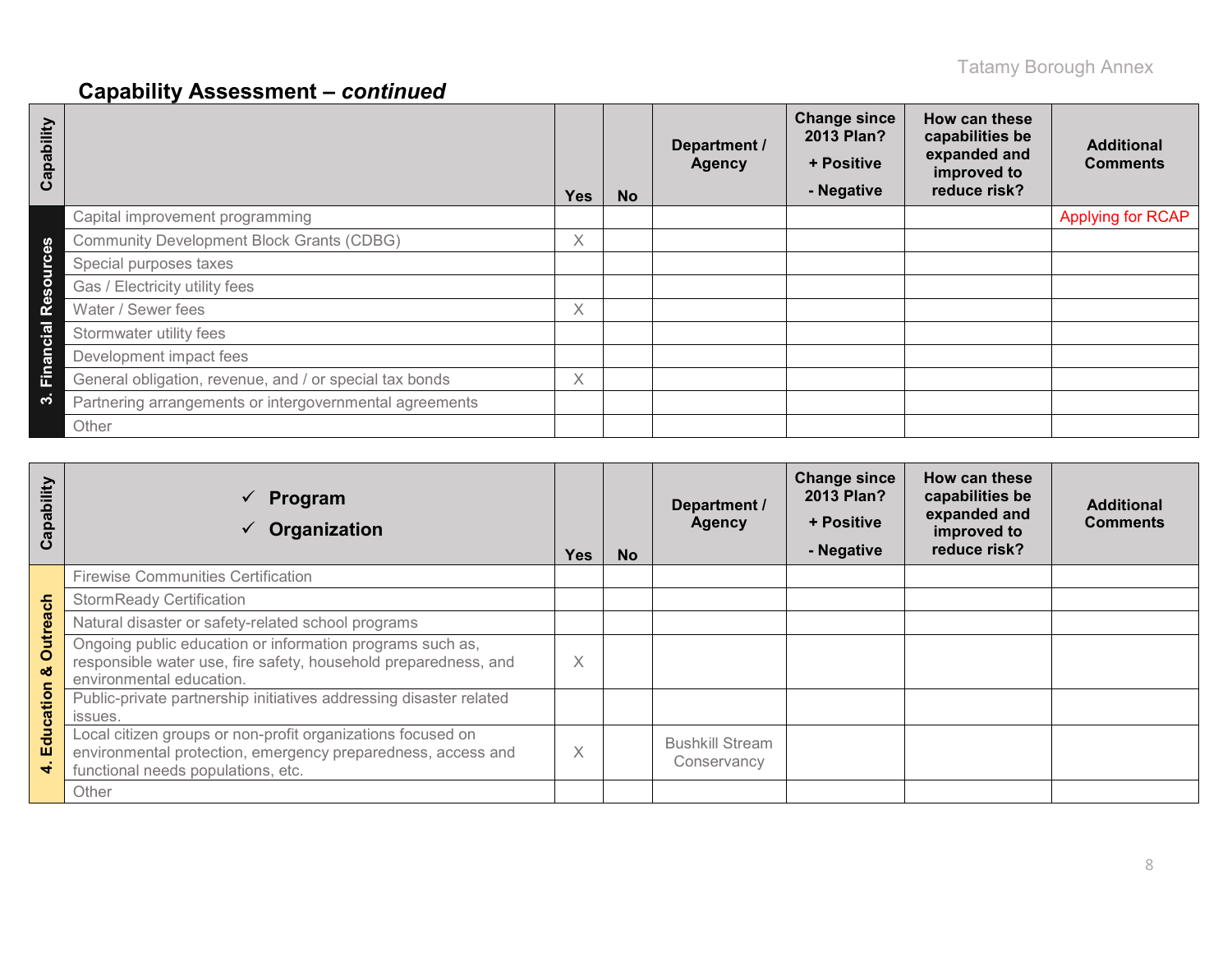| E<br>ة            |                                |         | <b>Degree of Capability</b> |      | <b>Change since the 2013 Hazard</b><br><b>Mitigation Plan?</b> | <b>Additional Comments</b> |  |
|-------------------|--------------------------------|---------|-----------------------------|------|----------------------------------------------------------------|----------------------------|--|
| <u>թզ</u><br>ပိ   |                                | Limited | <b>Moderate</b>             | High | If so, how?                                                    |                            |  |
|                   | <b>Planning and Regulatory</b> | X       |                             |      |                                                                |                            |  |
| Self –<br>essment | Administrative and Technical   | X       |                             |      |                                                                |                            |  |
| <u>ທີ່ 8</u>      | Financial                      | X       |                             |      |                                                                |                            |  |
| ✔                 | <b>Education and Outreach</b>  | X       |                             |      |                                                                |                            |  |

## **Known or Anticipated Future Development / Redevelopment**

| Development /<br><b>Property Name</b> | <b>Type of Development</b>                | <b>Number of Structures</b> | Location                                              | <b>Known Hazard Zone</b> | <b>Description / Status</b>               |
|---------------------------------------|-------------------------------------------|-----------------------------|-------------------------------------------------------|--------------------------|-------------------------------------------|
| <b>Charles Chrin Company</b>          | Light Industrial,<br>Business, Commercial | Not determined              | All properties West of 8th<br><b>Street</b>           |                          | To be developed over the<br>next 10 years |
| <b>Tatamy Farms</b>                   | <b>Residential</b><br>80                  |                             | North of Main Street,<br><b>East of Trisha Street</b> |                          | Half-way through<br>development           |

## **Natural & Non-Natural Event History Specific to Tatamy Borough**

| <b>Type of Event and Date(s)</b>        | <b>FEMA Disaster #</b><br>(if applicable) | Local Damage(s) or Loss(es)                                                |
|-----------------------------------------|-------------------------------------------|----------------------------------------------------------------------------|
| Snow Storm Jonas, 1/22/2016             | DR-4267-PA                                | Reimbursement for labor and equipment from PEMA                            |
| Pennsylvania COVID-19 Pandemic - 1/2020 | DR-4506-PA                                | Emergency Protective measures to combat COVID-19 Pandemic.                 |
| Tropical Storm Isaias - 8/2020          |                                           | Flooding to residents, businesses, and municipal parks                     |
| <b>Remnants of Hurricane Ida</b>        | <b>DR-4618-PA</b>                         | Assistance to eligible individuals and families affected by this disaster. |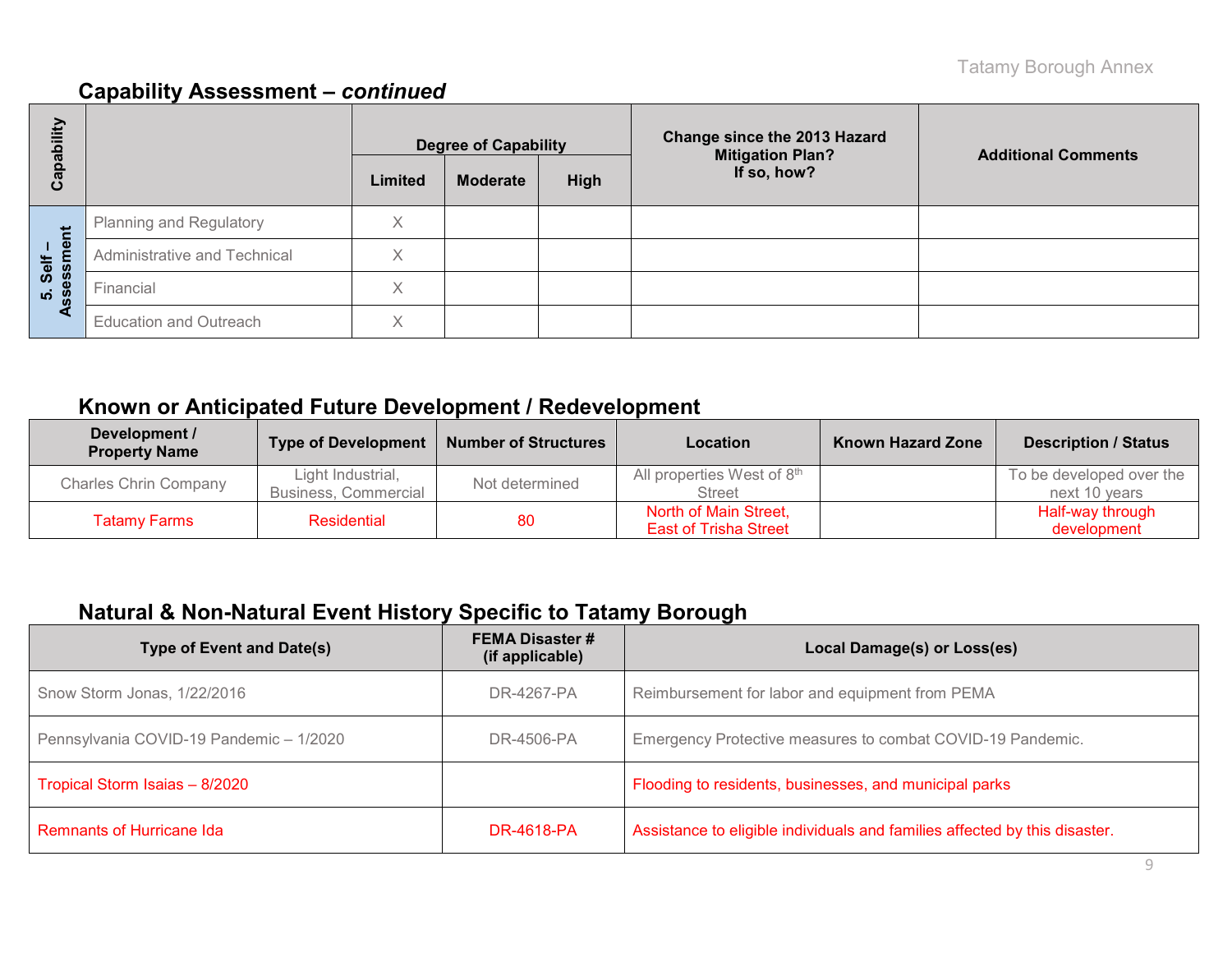# **2013 Municipal Action Plan Status**

|                         |                                                                                                                                                                                                                                                                                                                                                                                                                                                                                                                  |                          |                            | <b>Status</b> |           |              |                                                                                                                      |
|-------------------------|------------------------------------------------------------------------------------------------------------------------------------------------------------------------------------------------------------------------------------------------------------------------------------------------------------------------------------------------------------------------------------------------------------------------------------------------------------------------------------------------------------------|--------------------------|----------------------------|---------------|-----------|--------------|----------------------------------------------------------------------------------------------------------------------|
|                         | <b>Existing Mitigation Action</b><br>(from 2013 Hazard Mitigation Plan)                                                                                                                                                                                                                                                                                                                                                                                                                                          | No Progress /<br>Unknown | Progress<br>$\blacksquare$ | Continuous    | Completed | Discontinued | <b>Additional Comments</b>                                                                                           |
| $\mathbf{1}$            | Complete land swap with Equipto. This will allow the Borough to establish this<br>property in the flood zone as residential use (bike path, part of rails to trails)                                                                                                                                                                                                                                                                                                                                             |                          |                            |               | $\times$  |              | Land swap complete.<br>Work to begin on bike path in 2018.<br>Action not carried through to the 2018<br>Action Plan. |
| $\overline{2}$          | Possible relocation of Fire Dept., Police Dept., & Municipal Building. Fire<br>Company is located in the flood zone.                                                                                                                                                                                                                                                                                                                                                                                             | $\times$                 |                            |               |           |              |                                                                                                                      |
| 3                       | Continue to support PennDOT projects to Install four (4) new storm water drains<br>at Main Street Bridge/Bushkill Creek and replace the bridge to alleviate flooding<br>in this area.                                                                                                                                                                                                                                                                                                                            |                          |                            |               | $\times$  |              | Action not carried through to the 2018<br>Action Plan.                                                               |
| $\overline{\mathbf{4}}$ | Install silk matting along banks of Bushkill creek at Braden Park                                                                                                                                                                                                                                                                                                                                                                                                                                                |                          |                            | $\times$      |           |              |                                                                                                                      |
| $5\phantom{1}$          | Signature Homes new plan give the Borough 6+ acres for recreation/bike path                                                                                                                                                                                                                                                                                                                                                                                                                                      |                          | $\times$                   |               |           |              | Working with County on bike path location.                                                                           |
| $6\phantom{1}$          | Enhance Geo-tech investigation for new developments                                                                                                                                                                                                                                                                                                                                                                                                                                                              |                          |                            | $\times$      |           |              |                                                                                                                      |
| $\overline{7}$          | Draft/send letters to 10 property owners in flood zone                                                                                                                                                                                                                                                                                                                                                                                                                                                           |                          |                            | $\times$      |           |              |                                                                                                                      |
| 8                       | Retrofit structures located in hazard-prone areas to protect structures from future<br>damage, with repetitive loss and severe repetitive loss properties as priority.<br>Phase 1: Identify appropriate candidates for retrofitting based on cost-<br>effectiveness versus relocation.<br>Phase 2: Where retrofitting is determined to be a viable option, work with<br>property owners toward implementation of that action based on available funding<br>from FEMA and local match availability.               | $\overline{\mathsf{X}}$  |                            |               |           |              |                                                                                                                      |
| 9                       | Purchase, or relocate structures located in hazard-prone areas to protect<br>structures from future damage, with repetitive loss and severe repetitive loss<br>properties as priority.<br>Phase 1: Identify appropriate candidates for relocation based on cost-<br>effectiveness versus retrofitting.<br>Phase 2: Where relocation is determined to be a viable option, work with<br>property owners toward implementation of that action based on available funding<br>from FEMA and local match availability. | $\times$                 |                            |               |           |              |                                                                                                                      |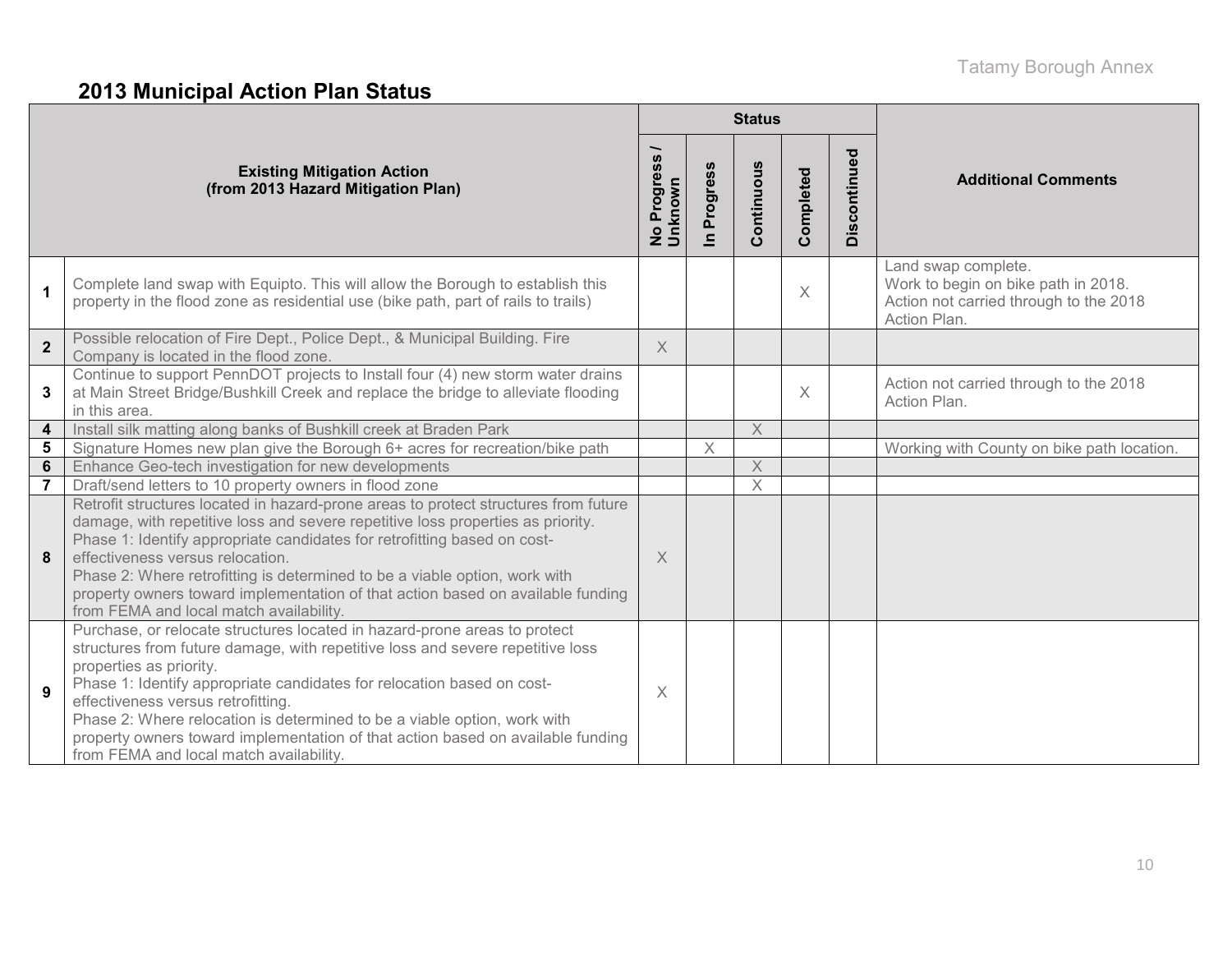# **2013 Municipal Action Plan Status –** *continued*

|    |                                                                                                                                                                                                                                                                                                                                                                                                                                                                                                                                                                                                                                                                                                                                                                                                                                                                                                                                                                                                                                                       |                          |             | <b>Status</b> |           |              |                                                    |
|----|-------------------------------------------------------------------------------------------------------------------------------------------------------------------------------------------------------------------------------------------------------------------------------------------------------------------------------------------------------------------------------------------------------------------------------------------------------------------------------------------------------------------------------------------------------------------------------------------------------------------------------------------------------------------------------------------------------------------------------------------------------------------------------------------------------------------------------------------------------------------------------------------------------------------------------------------------------------------------------------------------------------------------------------------------------|--------------------------|-------------|---------------|-----------|--------------|----------------------------------------------------|
|    | <b>Existing Mitigation Action</b><br>(from 2013 Hazard Mitigation Plan)                                                                                                                                                                                                                                                                                                                                                                                                                                                                                                                                                                                                                                                                                                                                                                                                                                                                                                                                                                               | No Progress /<br>Unknown | In Progress | Continuous    | Completed | Discontinued | <b>Additional Comments</b>                         |
| 10 | Maintain compliance with and good-standing in the NFIP including adoption and<br>enforcement of floodplain management requirements (e.g. regulating all new and<br>substantially improved construction in Special Hazard Flood Areas), floodplain<br>identification and mapping, and flood insurance outreach to the community.<br>Further, continue to meet and/or exceed the minimum NFIP standards and<br>criteria through the following NFIP-related continued compliance actions<br>identified below.                                                                                                                                                                                                                                                                                                                                                                                                                                                                                                                                            |                          |             |               | X         |              | Action carried through to the 2018 Action<br>Plan. |
| 11 | Conduct and facilitate community and public education and outreach for<br>residents and businesses to include, but not be limited to, the following to<br>promote and effect natural hazard risk reduction:<br>- Provide and maintain links to the HMP website, and regularly post notices on<br>the County/municipal homepage(s) referencing the HMP webpages.<br>- Prepare and distribute informational letters to flood vulnerable property owners<br>and neighborhood associations, explaining the availability of mitigation grant<br>funding to mitigate their properties, and instructing them on how they can learn<br>more and implement mitigation.<br>- Use email notification systems and newsletters to better educate the public on<br>flood insurance, the availability of mitigation grant funding, and personal natural<br>hazard risk reduction measures.<br>- Work with neighborhood associations, civic and business groups to<br>disseminate information on flood insurance and the availability of mitigation grant<br>funding. |                          |             |               | $\times$  |              | Action carried through to the 2018 Action<br>Plan. |
| 12 | Begin the process to adopt higher regulatory standards to manage flood risk (i.e.<br>increased freeboard, cumulative substantial damage/improvements)                                                                                                                                                                                                                                                                                                                                                                                                                                                                                                                                                                                                                                                                                                                                                                                                                                                                                                 | $\times$                 |             |               |           |              |                                                    |
| 13 | Determine if a Community Assistance Visit (CAV) or Community Assistance<br>Contact (CAC) is needed, and schedule if needed.                                                                                                                                                                                                                                                                                                                                                                                                                                                                                                                                                                                                                                                                                                                                                                                                                                                                                                                           | $\overline{\mathsf{X}}$  |             |               |           |              |                                                    |
| 14 | Have designated NFIP Floodplain Administrator (FPA) become a Certified<br>Floodplain Manager through the ASFPM, and pursue relevant continuing<br>education training such as FEMA Benefit-Cost Analysis.                                                                                                                                                                                                                                                                                                                                                                                                                                                                                                                                                                                                                                                                                                                                                                                                                                              | X                        |             |               |           |              |                                                    |
| 15 | Archive elevation certificates                                                                                                                                                                                                                                                                                                                                                                                                                                                                                                                                                                                                                                                                                                                                                                                                                                                                                                                                                                                                                        |                          |             | $\mathsf X$   |           |              |                                                    |
| 16 | Continue to support the implementation, monitoring, maintenance, and updating<br>of this Plan, as defined in Section 7.0                                                                                                                                                                                                                                                                                                                                                                                                                                                                                                                                                                                                                                                                                                                                                                                                                                                                                                                              |                          |             | X             |           |              |                                                    |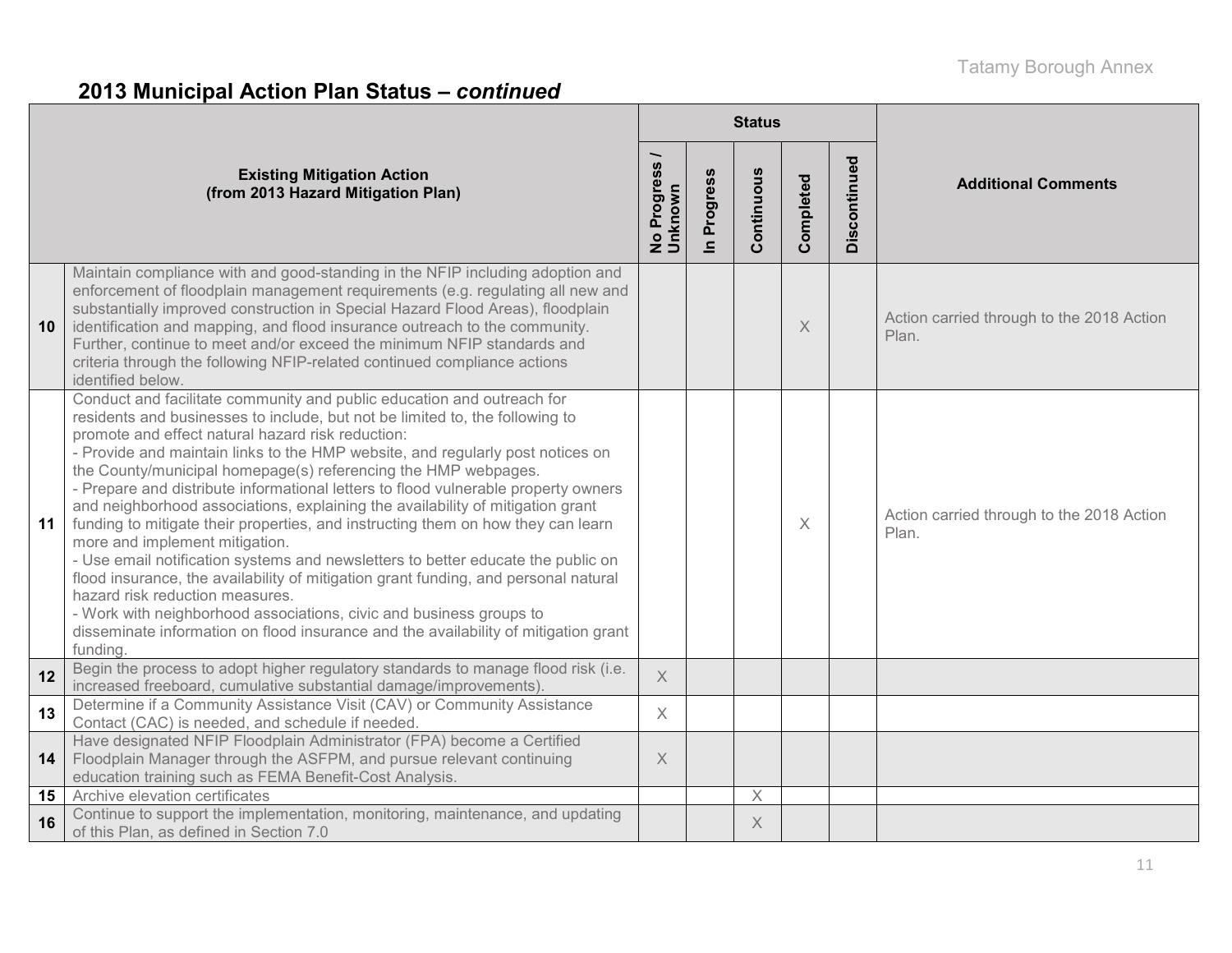### **2013 Municipal Action Plan Status –** *continued*

|    |                                                                                                                                                                                                                                                                                         |     |                      | <b>Status</b> |           |              |                            |
|----|-----------------------------------------------------------------------------------------------------------------------------------------------------------------------------------------------------------------------------------------------------------------------------------------|-----|----------------------|---------------|-----------|--------------|----------------------------|
|    | <b>Existing Mitigation Action</b><br>(from 2013 Hazard Mitigation Plan)                                                                                                                                                                                                                 | ិ ខ | ပ္ပိ<br>Progres<br>드 | Continuous    | Completed | Discontinued | <b>Additional Comments</b> |
| 17 | Complete the ongoing updates of the Comprehensive Emergency Management<br>Plans                                                                                                                                                                                                         |     |                      | $\times$      |           |              |                            |
| 18 | Create/enhance/ maintain mutual aid agreements with neighboring communities<br>for continuity of operations.                                                                                                                                                                            |     |                      | X             |           |              |                            |
| 19 | Identify and develop agreements with entities that can provide support with<br>FEMA/PEMA paperwork after disasters; qualified damage assessment<br>personnel - Improve post-disaster capabilities - damage assessment;<br>FEMA/PEMA paperwork compilation, submissions, record- keeping |     |                      | Χ             |           |              |                            |
| 20 | Work with regional agencies (i.e. County and PEMA) to help develop damage<br>assessment capabilities at the local level through such things as training<br>programs, certification of qualified individuals (e.g. code officials, floodplain<br>managers, engineers).                   |     |                      | $\times$      |           |              |                            |

### **Notes:**

**1.** Actions not carried through to the 2018 Action Plan are so noted.

**2.** To maintain National Flood Insurance Program (NFIP) compliance, actions related to the NFIP were carried through to the 2018 Action Plan even if identified by the municipality as completed.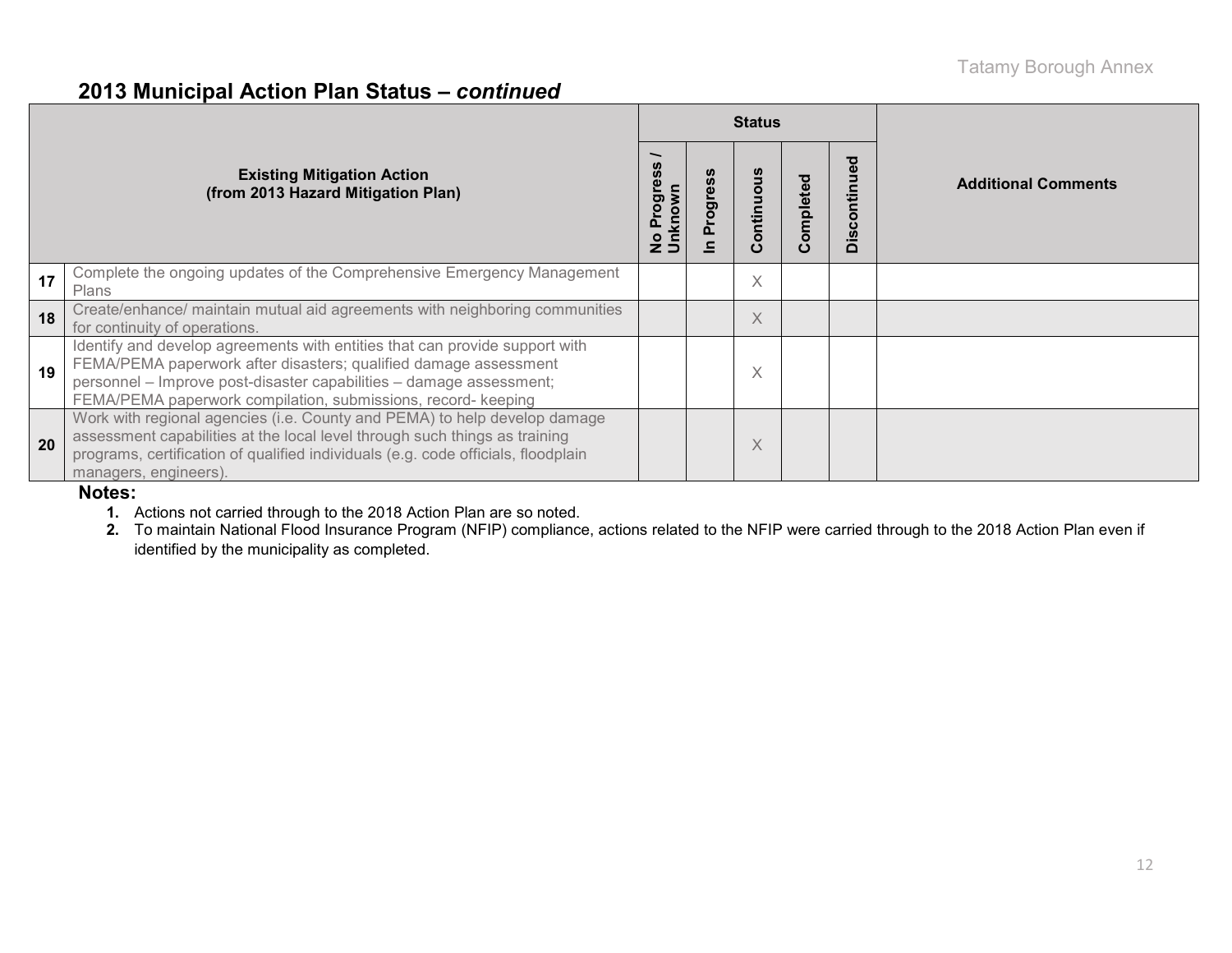# **2018 Mitigation Action Plan**

|                         | <b>Mitigation Action</b>                                                                                                   | <b>Mitigation</b><br><b>Technique</b><br>Category | Hazard(s)<br><b>Addressed</b> | <b>Priority</b><br>(H/M/L) | <b>Estimated</b><br>Cost | <b>Potential</b><br><b>Funding</b>                                                                                           | <b>Lead Agency</b><br>/ Department | Implementation<br><b>Schedule</b>      | <b>Applies to</b><br>New and / or<br><b>Existing</b><br><b>Structures</b> |
|-------------------------|----------------------------------------------------------------------------------------------------------------------------|---------------------------------------------------|-------------------------------|----------------------------|--------------------------|------------------------------------------------------------------------------------------------------------------------------|------------------------------------|----------------------------------------|---------------------------------------------------------------------------|
| $\mathbf 1$             | Possible relocation of Fire Dept.,<br>Police Dept., & Municipal Building.<br>Fire Company is located in the flood<br>zone. | Structure &<br>Infrastructure                     | Flood                         |                            | High                     | <b>FEMA</b><br>Mitigation<br>Grant<br>Programs;<br>Municipal<br>Budgets;<br>other<br>grants as<br>eligible<br>(e.g.<br>EMPG) | Grant<br>Committee                 | Long-term<br>(depending on<br>funding) | Existing                                                                  |
| $\overline{2}$          | Install silk matting along banks of<br>Bushkill creek at Braden Park                                                       | Natural<br>Systems<br>Protection                  | Flood                         | <b>High</b>                | Medium                   | <b>FEMA</b><br>Mitigation<br>Grant<br>Programs;<br>Municipal<br><b>Budgets</b>                                               | Road<br>Department                 | Ongoing                                | Existing                                                                  |
| 3                       | Signature Homes new plan give the<br>Borough 6+ acres for recreation/bike<br>path                                          | Structure &<br>Infrastructure                     | Flood                         | Medium                     | High                     | Grants,<br>builder<br>funding,<br>municipal                                                                                  | Planning Com.                      | Ongoing                                | N/A                                                                       |
| $\overline{\mathbf{4}}$ | Enhance Geo-tech investigation for<br>new developments                                                                     | Local plans<br>$\alpha$<br>Regulations            | All hazards                   | Medium                     | Medium                   | <b>Builder</b><br>funded                                                                                                     | Planning Com.                      | Ongoing                                | <b>New</b>                                                                |
| 5                       | Draft/send letters to 10 property<br>owners in flood zone                                                                  | Structure &<br>Infrastructure                     | Flood                         | High                       | Low                      | Municipal<br><b>Budget</b>                                                                                                   | Municipality                       | Ongoing                                | <b>Existing</b>                                                           |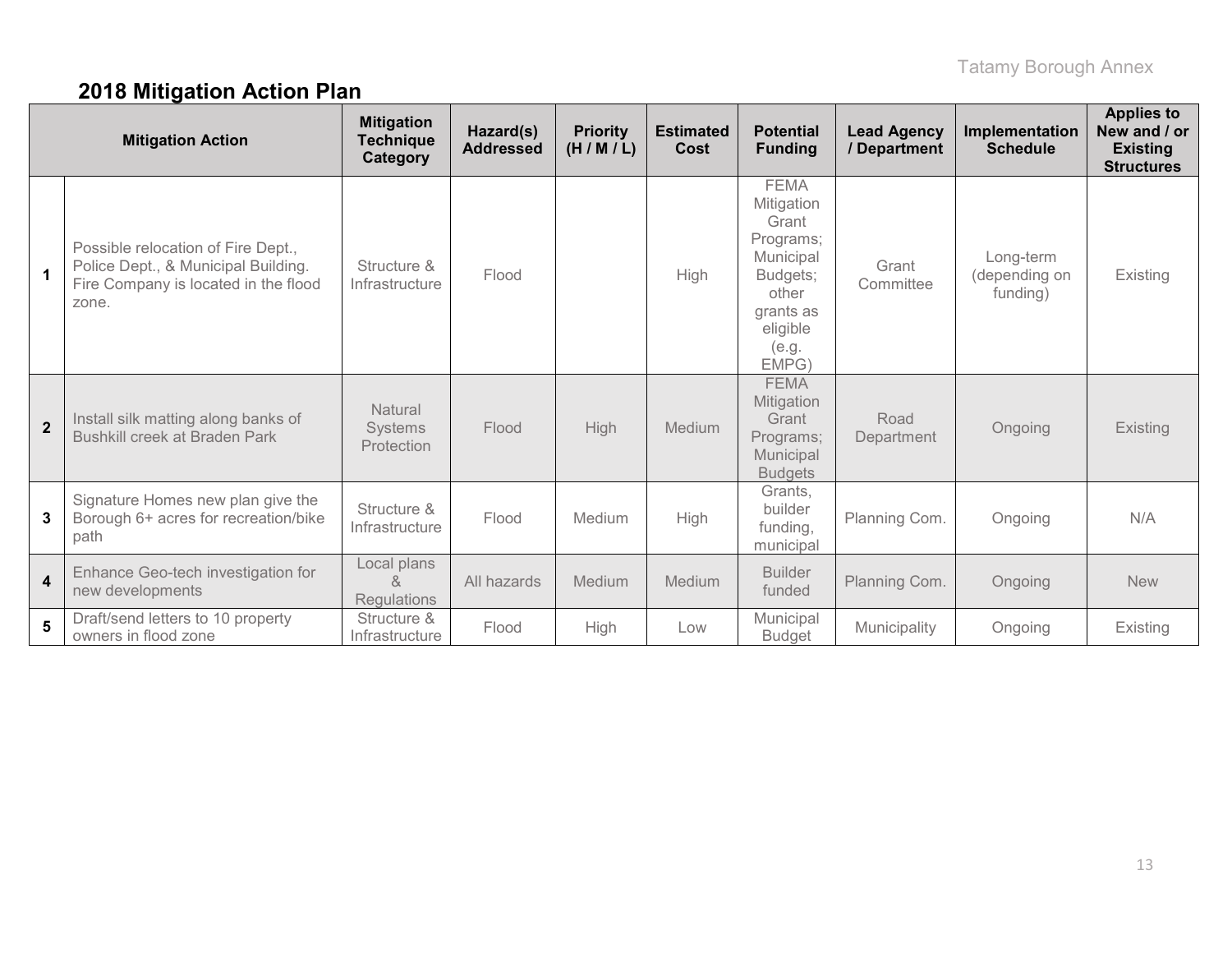|                | <b>Mitigation Action</b>                                                                                                                                                                                                                                                                                                                                                                                                                                                                                                           | <b>Mitigation</b><br><b>Technique</b><br>Category | Hazard(s)<br><b>Addressed</b> | <b>Priority</b><br>(H/M/L) | <b>Estimated</b><br>Cost | <b>Potential</b><br><b>Funding</b>                                                                                | <b>Lead Agency</b><br>/ Department                                                                                           | Implementation<br><b>Schedule</b>      | <b>Applies to</b><br>New and / or<br><b>Existing</b><br><b>Structures</b> |
|----------------|------------------------------------------------------------------------------------------------------------------------------------------------------------------------------------------------------------------------------------------------------------------------------------------------------------------------------------------------------------------------------------------------------------------------------------------------------------------------------------------------------------------------------------|---------------------------------------------------|-------------------------------|----------------------------|--------------------------|-------------------------------------------------------------------------------------------------------------------|------------------------------------------------------------------------------------------------------------------------------|----------------------------------------|---------------------------------------------------------------------------|
| 6              | Retrofit structures located in hazard-<br>prone areas to protect structures from<br>future damage, with repetitive loss<br>and severe repetitive loss properties<br>as priority.<br>Phase 1: Identify appropriate<br>candidates for retrofitting based on<br>cost- effectiveness versus relocation.<br>Phase 2: Where retrofitting is<br>determined to be a viable option,<br>work with property owners toward<br>implementation of that action based<br>on available funding from FEMA and<br>local match availability.           | Structure &<br>Infrastructure                     | Flood                         | Medium-<br>High            | <b>High</b>              | <b>FEMA</b><br>Mitigation<br>Grant<br>Programs<br>and local<br>budget (or<br>property<br>owner) for<br>cost share | Municipality<br>(via Municipal<br>Engineer/NFIP<br>Floodplain<br>Administrator)<br>with support<br>from PEMA,<br><b>FEMA</b> | Long-term<br>(depending on<br>funding) | Existing                                                                  |
| $\overline{7}$ | Purchase, or relocate structures<br>located in hazard-prone areas to<br>protect structures from future<br>damage, with repetitive loss and<br>severe repetitive loss properties as<br>priority. Phase 1: Identify appropriate<br>candidates for relocation based on<br>cost- effectiveness versus retrofitting.<br>Phase 2: Where relocation is<br>determined to be a viable option,<br>work with property owners toward<br>implementation of that action based<br>on available funding from FEMA and<br>local match availability. | Structure &<br>Infrastructure                     | Flood                         | Medium-<br>High            | High                     | <b>FEMA</b><br>Mitigation<br>Grant<br>Programs<br>and local<br>budget (or<br>property<br>owner) for<br>cost share | Municipality<br>(via Municipal<br>Engineer/NFIP<br>Floodplain<br>Administrator)<br>with support<br>from PEMA,<br><b>FEMA</b> | Long-term<br>(depending on<br>funding) | Existing                                                                  |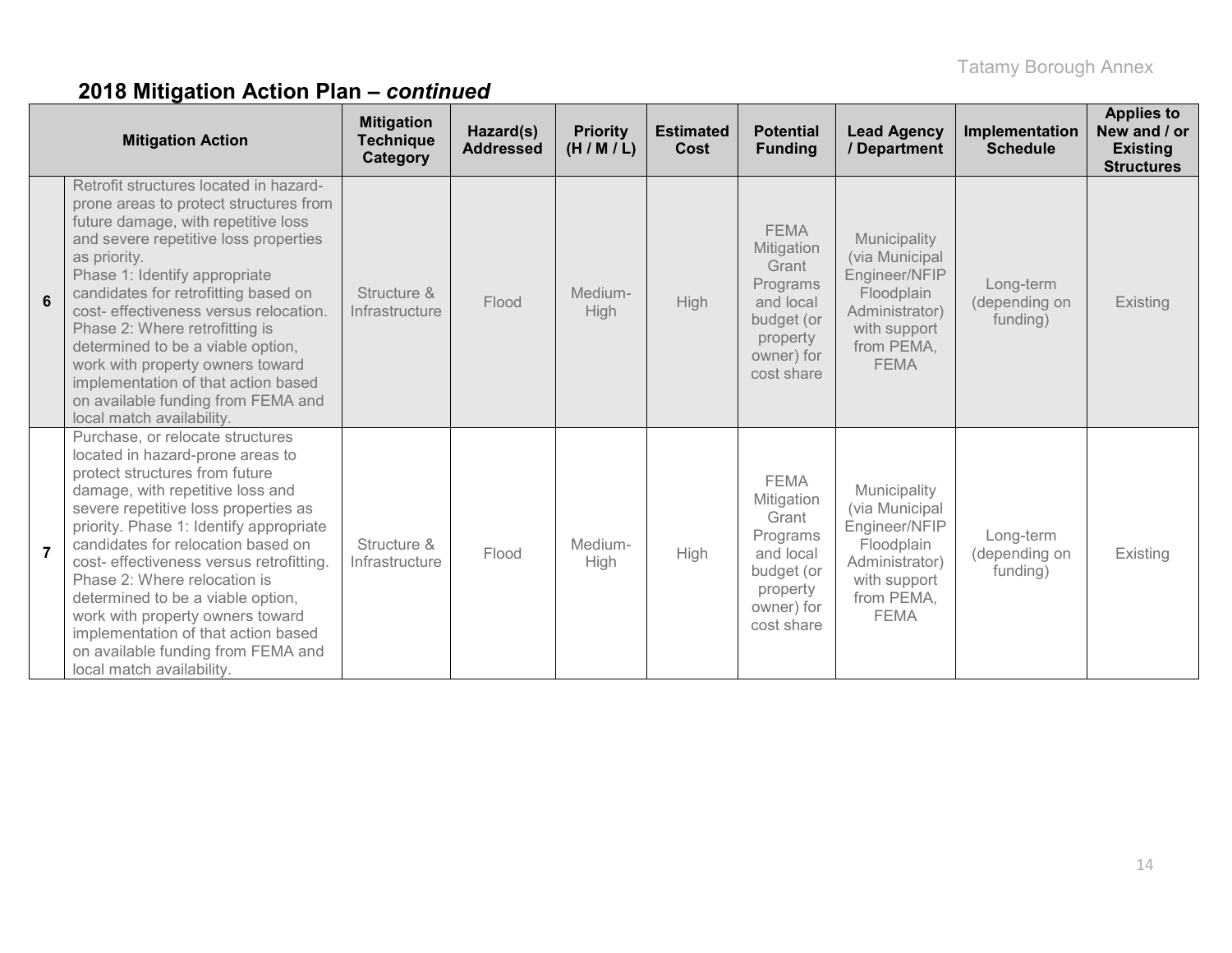|   | <b>Mitigation Action</b>                                                                                                                                                                                                                                                                                                                                                                                                                                                                                                         | <b>Mitigation</b><br><b>Technique</b><br>Category | Hazard(s)<br><b>Addressed</b>                                     | <b>Priority</b><br>(H/M/L) | <b>Estimated</b><br>Cost | <b>Potential</b><br><b>Funding</b> | <b>Lead Agency</b><br>/ Department                                                                                               | Implementation<br><b>Schedule</b> | <b>Applies to</b><br>New and / or<br><b>Existing</b><br><b>Structures</b> |
|---|----------------------------------------------------------------------------------------------------------------------------------------------------------------------------------------------------------------------------------------------------------------------------------------------------------------------------------------------------------------------------------------------------------------------------------------------------------------------------------------------------------------------------------|---------------------------------------------------|-------------------------------------------------------------------|----------------------------|--------------------------|------------------------------------|----------------------------------------------------------------------------------------------------------------------------------|-----------------------------------|---------------------------------------------------------------------------|
| 8 | Maintain compliance with and good<br>standing in the NFIP including<br>adoption and enforcement of<br>floodplain management requirements<br>(e.g. regulating all new and<br>substantially improved construction in<br>Special Hazard Flood Areas),<br>floodplain identification and mapping,<br>and flood insurance outreach to the<br>community. Further, continue to meet<br>and/or exceed the minimum NFIP<br>standards and criteria through the<br>following NFIP- related continued<br>compliance actions identified below. | Local plans<br>Ŏ.<br><b>Regulations</b>           | Flood,<br>Windstorm/<br>Tornado.<br><b>Winter</b><br><b>Storm</b> | High                       | $Low -$<br>Medium        | Municipal<br><b>Budget</b>         | Municipality<br>(via Municipal<br>Engineer/NFIP<br>Floodplain<br>Administrator)<br>with support<br>from PEMA,<br><b>ISO FEMA</b> | Ongoing                           | New &<br><b>Existing</b>                                                  |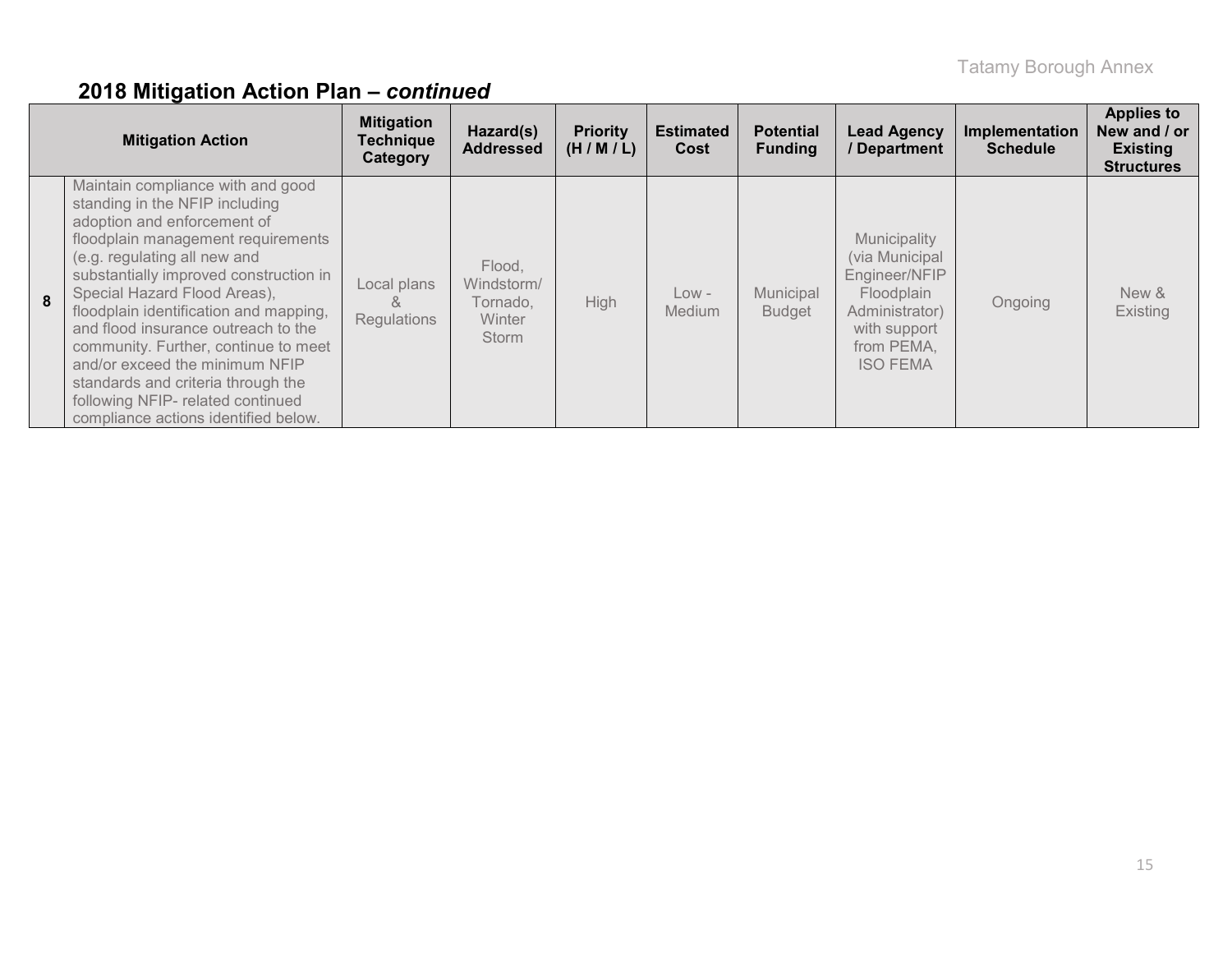|    | <b>Mitigation Action</b>                                                                                                                                                                                                                                                                                                                                                                                                                                                                                                                                                                                                                                                                                                                                                                                                                                                                                                                                                                                                                                                                          | <b>Mitigation</b><br><b>Technique</b><br>Category | Hazard(s)<br><b>Addressed</b> | <b>Priority</b><br>(H/M/L) | <b>Estimated</b><br>Cost | <b>Potential</b><br><b>Funding</b> | <b>Lead Agency</b><br>/ Department                                                  | Implementation<br><b>Schedule</b> | <b>Applies to</b><br>New and / or<br><b>Existing</b><br><b>Structures</b> |
|----|---------------------------------------------------------------------------------------------------------------------------------------------------------------------------------------------------------------------------------------------------------------------------------------------------------------------------------------------------------------------------------------------------------------------------------------------------------------------------------------------------------------------------------------------------------------------------------------------------------------------------------------------------------------------------------------------------------------------------------------------------------------------------------------------------------------------------------------------------------------------------------------------------------------------------------------------------------------------------------------------------------------------------------------------------------------------------------------------------|---------------------------------------------------|-------------------------------|----------------------------|--------------------------|------------------------------------|-------------------------------------------------------------------------------------|-----------------------------------|---------------------------------------------------------------------------|
| 9  | Conduct and facilitate community and<br>public education and outreach for<br>residents and businesses to include,<br>but not be limited to, the following to<br>promote and effect natural hazard<br>risk reduction:<br>- Provide and maintain links to the<br>HMP website, and regularly post<br>notices on the County/municipal<br>homepage(s) referencing the HMP<br>webpages.<br>- Prepare and distribute informational<br>letters to flood vulnerable property<br>owners and neighborhood<br>associations, explaining the<br>availability of mitigation grant funding<br>to mitigate their properties, and<br>instructing them on how they can<br>learn more and implement mitigation.<br>- Use email notification systems and<br>newsletters to better educate the<br>public on flood insurance, the<br>availability of mitigation grant funding,<br>and personal natural hazard risk<br>reduction measures.<br>- Work with neighborhood<br>associations, civic and business<br>groups to disseminate information on<br>flood insurance and the availability of<br>mitigation grant funding | Education<br>& Awareness                          | All Hazards                   | High                       | $Low-$<br>Medium         | Municipal<br><b>Budget</b>         | Municipality<br>with support<br>from Planning<br>Partners,<br>PEMA, FEMA            | Short-term                        | N/A                                                                       |
| 10 | Begin and/or continue the process to<br>adopt higher regulatory standards to<br>manage flood risk (i.e. increased<br>freeboard, cumulative substantial<br>damage/improvements).                                                                                                                                                                                                                                                                                                                                                                                                                                                                                                                                                                                                                                                                                                                                                                                                                                                                                                                   | Local plans<br>&<br>Regulations                   | Flood                         | High                       | Low                      | Municipal<br><b>Budget</b>         | Municipal<br>Engineer/NFIP<br>Floodplain<br>Admin. w/<br>support from<br>PEMA, FEMA | Short-term                        | New &<br>Existing                                                         |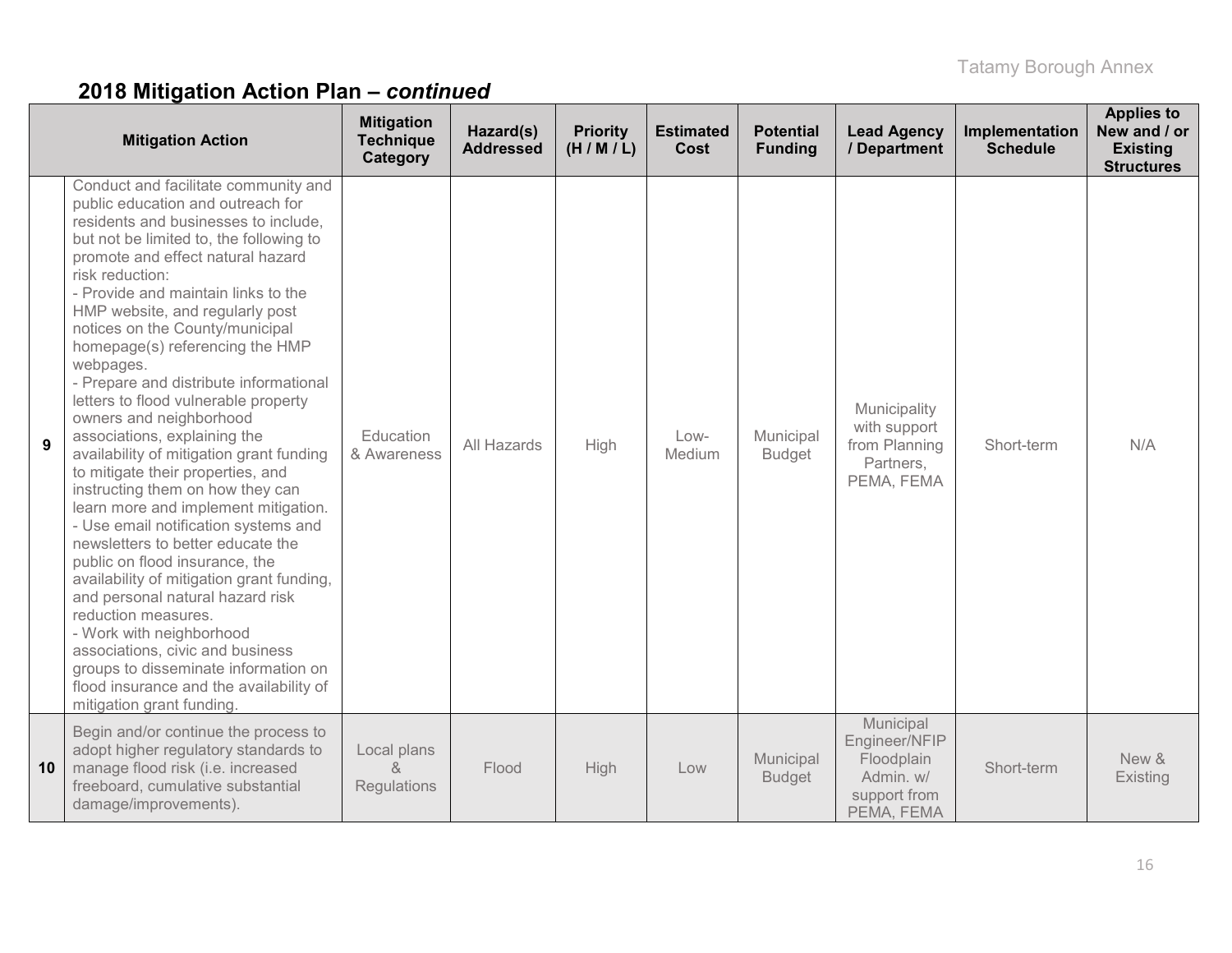|    | <b>Mitigation Action</b>                                                                                                                                                                                            | <b>Mitigation</b><br><b>Technique</b><br>Category | Hazard(s)<br><b>Addressed</b> | <b>Priority</b><br>(H/M/L) | <b>Estimated</b><br>Cost                  | <b>Potential</b><br><b>Funding</b>                                                                        | <b>Lead Agency</b><br>/ Department                                                                                                                                               | Implementation<br><b>Schedule</b>       | <b>Applies to</b><br>New and / or<br><b>Existing</b><br><b>Structures</b> |
|----|---------------------------------------------------------------------------------------------------------------------------------------------------------------------------------------------------------------------|---------------------------------------------------|-------------------------------|----------------------------|-------------------------------------------|-----------------------------------------------------------------------------------------------------------|----------------------------------------------------------------------------------------------------------------------------------------------------------------------------------|-----------------------------------------|---------------------------------------------------------------------------|
| 11 | Determine if a Community Assistance<br>Visit (CAV) or Community Assistance<br>Contact (CAC) is needed, and<br>schedule if needed.                                                                                   | Local plans<br>&<br>Regulations                   | Flood                         | Medium                     | Low                                       | Municipal<br><b>Budget</b>                                                                                | <b>NFIP</b><br>Floodplain<br>Administrator<br>with support<br>from PA DEP,<br>PEMA, FEMA                                                                                         | Short-term                              | N/A                                                                       |
| 12 | Have designated NFIP Floodplain<br>Administrator (FPA) become a<br>Certified Floodplain Manager through<br>the ASFPM and/or pursue relevant<br>continuing education training such as<br>FEMA Benefit-Cost Analysis. | Local plans<br>$\alpha$<br>Regulations            | Flood                         | High                       | Low                                       | Municipal<br><b>Budget</b>                                                                                | <b>NFIP</b><br>Floodplain<br>Administrator                                                                                                                                       | Short-term<br>(depending on<br>funding) | N/A                                                                       |
| 13 | Obtain and archive elevation<br>certificates for NFIP compliance.                                                                                                                                                   | Local plans<br>&<br>Regulations                   | Flood                         | High                       | Low                                       | Municipal<br><b>Budget</b>                                                                                | <b>NFIP</b><br>Floodplain<br>Administrator                                                                                                                                       | Ongoing                                 | N/A                                                                       |
| 14 | Continue to support the<br>implementation, monitoring,<br>maintenance, and updating of this<br>Plan, as defined in Section 7.0                                                                                      | All<br>Categories                                 | All Hazards                   | High                       | $Low -$<br>High (for<br>5-year<br>update) | Municipal<br>Budget,<br>possibly<br><b>FEMA</b><br>Mitigation<br>Grant<br>Funding for<br>5-year<br>update | Municipality<br>(via mitigation<br>planning point<br>of contacts)<br>with support<br>from Planning<br><b>Partners</b><br>(through their<br>Points of<br>Contact),<br><b>PEMA</b> | Ongoing                                 | New &<br>Existing                                                         |
| 15 | Complete the ongoing updates of the<br><b>Comprehensive Emergency</b><br><b>Management Plans</b>                                                                                                                    | Local plans<br>&<br>Regulations                   | All Hazards                   | High                       | Low                                       | Municipal<br><b>Budget</b>                                                                                | Municipality<br>with support<br>from PEMA                                                                                                                                        | Ongoing                                 | New &<br>Existing                                                         |
| 16 | Create/enhance/maintain mutual aid<br>agreements with neighboring<br>communities for continuity of<br>operations.                                                                                                   | All<br>Categories                                 | All Hazards                   | High                       | Low                                       | Municipal<br><b>Budget</b>                                                                                | Municipality<br>with support<br>from<br>surrounding<br>municipalities<br>and County                                                                                              | Ongoing                                 | New &<br>Existing                                                         |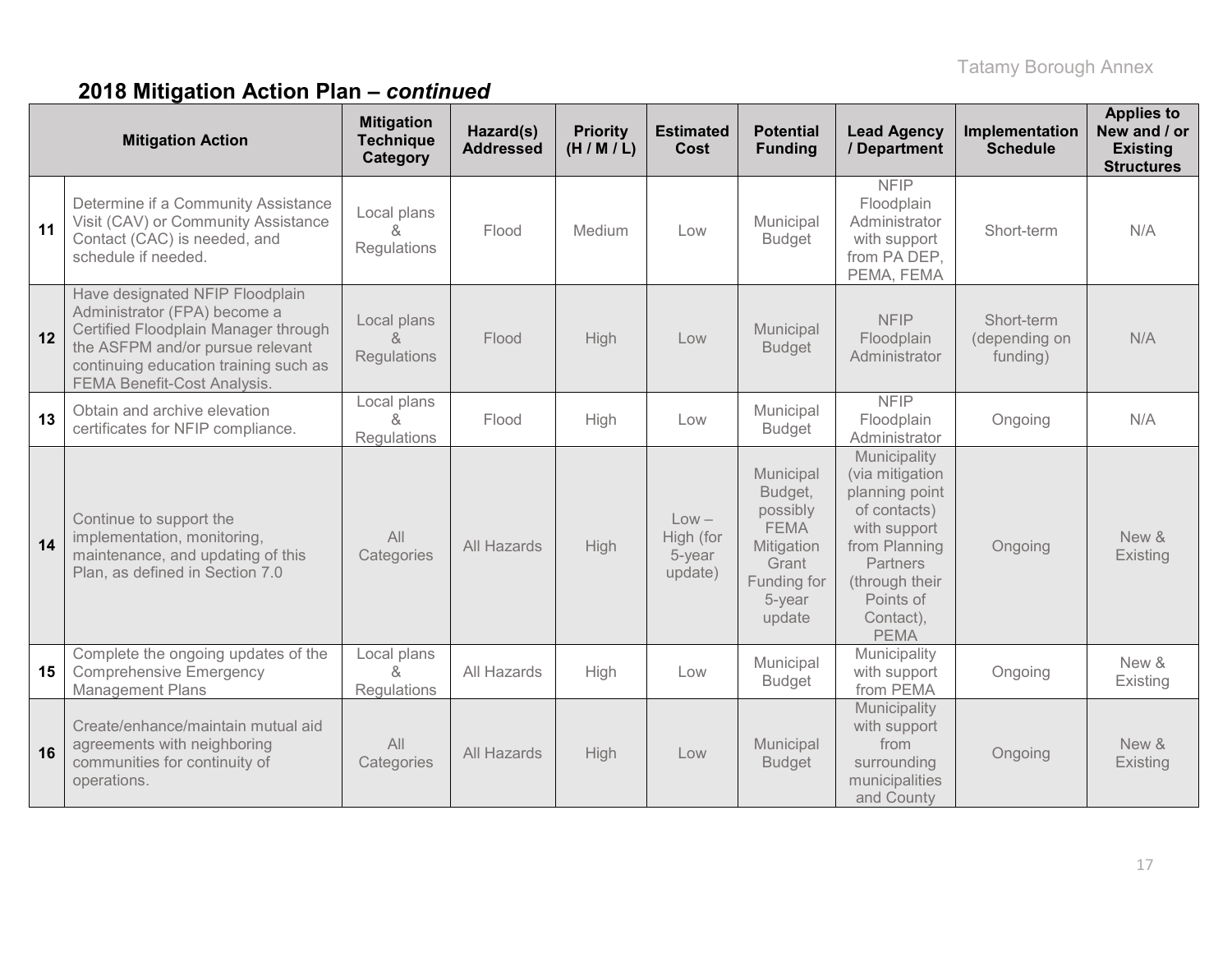|    | <b>Mitigation Action</b>                                                                                                                                                                                                                                                          | <b>Mitigation</b><br><b>Technique</b><br>Category | Hazard(s)<br><b>Addressed</b>                   | <b>Priority</b><br>(H/M/L) | <b>Estimated</b><br><b>Cost</b> | <b>Potential</b><br><b>Funding</b>                                             | <b>Lead Agency</b><br>/ Department                                                      | Implementation<br><b>Schedule</b>               | <b>Applies to</b><br>New and / or<br><b>Existing</b><br><b>Structures</b> |
|----|-----------------------------------------------------------------------------------------------------------------------------------------------------------------------------------------------------------------------------------------------------------------------------------|---------------------------------------------------|-------------------------------------------------|----------------------------|---------------------------------|--------------------------------------------------------------------------------|-----------------------------------------------------------------------------------------|-------------------------------------------------|---------------------------------------------------------------------------|
| 17 | Develop and maintain capabilities to<br>process FEMA/PEMA paperwork<br>after disasters; qualified damage<br>assessment personnel - Improve<br>post-disaster capabilities - damage<br>assessment; FEMA/PEMA paperwork<br>compilation, submissions, record<br>keeping.              | Education<br>& Awareness                          | All Hazards                                     | Medium                     | Medium                          | Municipal<br><b>Budget</b>                                                     | Municipality<br>with support<br>from County,<br>PEMA, FEMA                              | Short-term                                      | N/A                                                                       |
| 18 | Work with regional agencies (i.e.<br>County and PEMA) to help develop<br>damage assessment capabilities at<br>the local level through such things as<br>training programs, certification of<br>qualified individuals (e.g. code<br>officials, floodplain managers,<br>engineers). | Education<br>& Awareness                          | All Hazards                                     | Medium                     | Medium                          | Municipal<br>budget,<br><b>FEMA</b><br>HMA and<br><b>HLS</b> grant<br>programs | Municipality<br>with support<br>from County,<br><b>PEMA</b>                             | Short-, long-<br>term (depending<br>on funding) | N/A                                                                       |
| 19 | Adopt an updated parks, recreation<br>and open space plan                                                                                                                                                                                                                         | Local plans<br>&<br>Regulations                   | Flood,<br>Subsidence/<br>Sinkhole               | Medium                     | Various                         | Municipal<br><b>Budget</b>                                                     | Recreation<br><b>Board</b>                                                              | Long-term,<br>ongoing                           | N/A                                                                       |
| 20 | Coordinate with the County<br><b>Emergency Management Agency and</b><br>PA Department of Health, which is<br>responsible for setting up points of<br>distribution and providers for<br>immunizations.                                                                             | Local plans<br>Regulations                        | Pandemic<br>and<br>Infectious<br><b>Disease</b> | Medium                     | Low                             | Municipal<br><b>Budget</b>                                                     | Municipality,<br>working with<br><b>County EMA</b><br>and PA<br>Department of<br>Health | Ongoing                                         | N/A                                                                       |
| 21 | Devise an employee vaccination and<br>immunization plan to prevent an<br>outbreak within the municipal<br>employee ranks.                                                                                                                                                         | Local plans<br>8<br><b>Regulations</b>            | Pandemic<br>and<br>Infectious<br><b>Disease</b> | Medium                     | Low                             | Municipal<br><b>Budget</b>                                                     | Municipality                                                                            | Short-term                                      | N/A                                                                       |
| 22 | Devise a municipal continuity of<br>operations plan to keep essential<br>services running in the event that a<br>significant portion of the workforce is<br>affected.                                                                                                             | Local plans<br>&<br>Regulations                   | Pandemic<br>and<br>Infectious<br><b>Disease</b> | Medium                     | Low                             | Municipal<br><b>Budget</b>                                                     | Municipality                                                                            | Short-term                                      | N/A                                                                       |
| 23 | Devise a public education and<br>outreach plan regarding disease<br>prevention.                                                                                                                                                                                                   | Education<br>& Awareness                          | Pandemic &<br>Infectious<br><b>Disease</b>      | Medium                     | Low                             | Municipal<br><b>Budget</b>                                                     | Municipality                                                                            | Ongoing                                         | N/A                                                                       |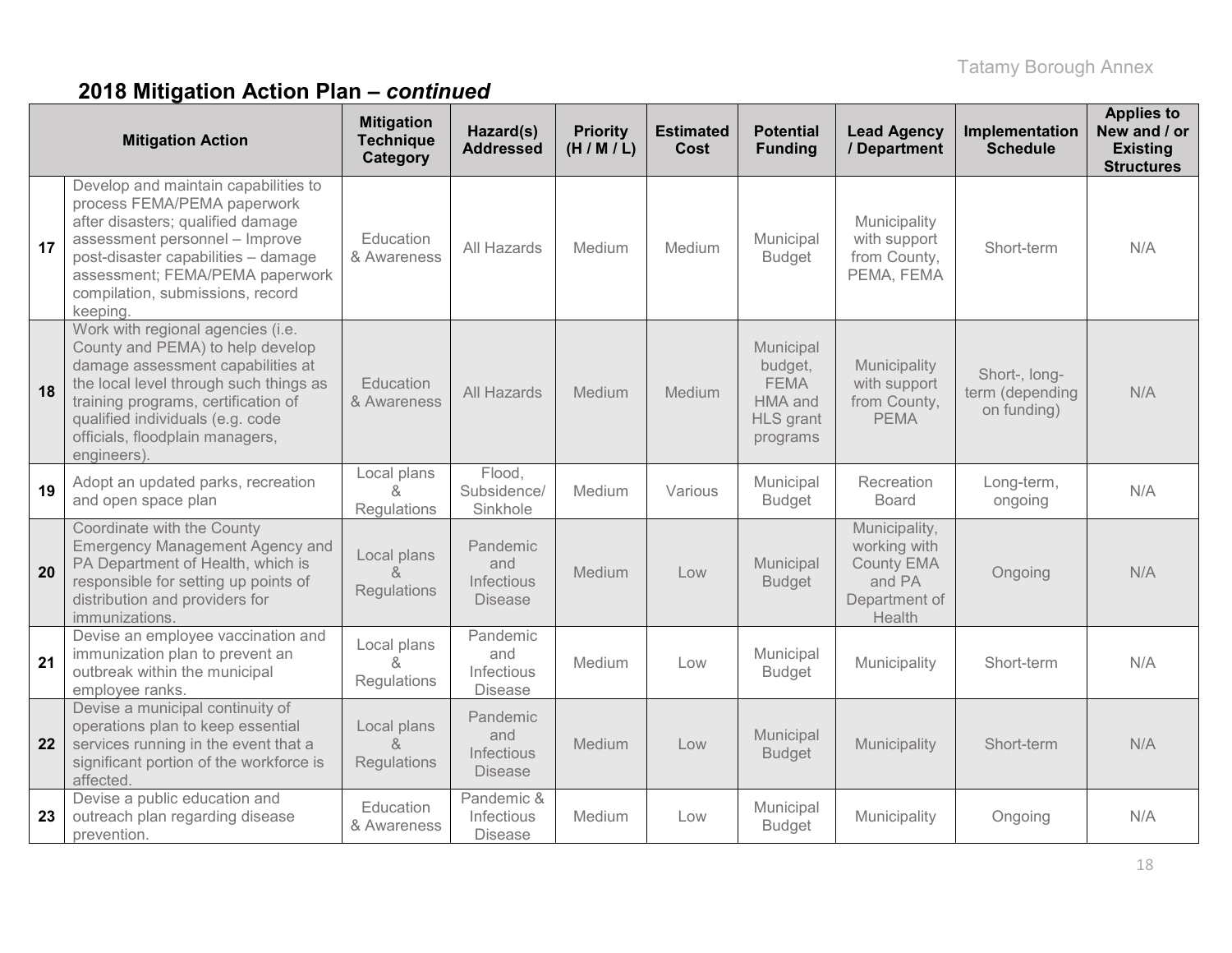| <b>Mitigation Action</b> |                                                                                                                                                                                                                                                                                                  | <b>Mitigation</b><br><b>Technique</b><br>Category | Hazard(s)<br><b>Addressed</b>     | <b>Priority</b><br>(H/M/L) | <b>Estimated</b><br>Cost | <b>Potential</b><br><b>Funding</b>                                            | <b>Lead Agency</b><br>/ Department            | Implementation<br><b>Schedule</b> | <b>Applies to</b><br>New and / or<br><b>Existing</b><br><b>Structures</b> |
|--------------------------|--------------------------------------------------------------------------------------------------------------------------------------------------------------------------------------------------------------------------------------------------------------------------------------------------|---------------------------------------------------|-----------------------------------|----------------------------|--------------------------|-------------------------------------------------------------------------------|-----------------------------------------------|-----------------------------------|---------------------------------------------------------------------------|
| 24                       | Provide education and outreach to<br>residents regarding how to prevent<br>the spread of invasive species,<br>including quarantine procedures.                                                                                                                                                   | Education<br>& Awareness                          | Invasive<br><b>Species</b>        | <b>High</b>                | Low                      | Municipal<br><b>Budget</b>                                                    | Municipality                                  | Ongoing                           | N/A                                                                       |
| 25                       | Develop a neighborhood cleanup<br>plan designed to remove discarded<br>tires, trash and other items in which<br>standing water can form.                                                                                                                                                         | Education<br>& Awareness                          | Invasive<br>Species               | High                       | Low                      | Municipal<br><b>Budget</b>                                                    | Municipality                                  | Short-term                        | N/A                                                                       |
| 26                       | Provide training and education for<br>first responders to ensure effective<br>emergency care.                                                                                                                                                                                                    | Local plans<br>ጼ<br>Regulations                   | Drug<br>Overdose<br><b>Crisis</b> | High                       | Low                      | Municipal<br><b>Budget</b>                                                    | Municipality                                  | Ongoing                           | N/A                                                                       |
| 27                       | Provide education and outreach,<br>especially in K-12, regarding drug<br>abuse prevention.                                                                                                                                                                                                       | Education<br>& Awareness                          | Drug<br>Overdose<br>Crisis        | High                       | Low                      | Municipal<br>Budget                                                           | Municipality/<br><b>School District</b>       | Ongoing                           | N/A                                                                       |
| 28                       | Purchase and installation of<br>permanent, alternative power source<br>(IE: generator) at the municipal<br>building. Municipal building houses<br>the borough police department,<br>municipal offices, and serves as the<br>borough's Emergency Operations<br>Center (EOC) during times of need. | Structure &<br>Infrastructure                     | All Hazard                        | High                       | $Median -$<br>High       | <b>FEMA</b><br>Mitigation<br>Grant<br>Programs,<br>Municipal<br><b>Budget</b> | Municipality<br>with support<br>from Local EM | <b>Short Term</b>                 | Existing<br><b>Structures</b>                                             |

### **Notes:**

*Estimated Costs:*

- Where actual project costs have been reasonable estimated: Low = < \$10,000; Medium = \$10,000 to \$100,000; High = > \$100,000;
- Where actual project costs cannot reasonably be established at this time:

**Low** = Possible to fund under existing budget. Project is part of, or can be part of an existing on-going program.

**Medium** = Could budget for under existing work plan, but would require a reapportionment of the budget or a budget amendment, or the cost of the project would have to be spread over multiple years.

**High** = Would require an increase in revenue via an alternative source (i.e., bonds, grants, fee increases) to implement. Existing funding levels are not adequate to cover the costs of the proposed project.